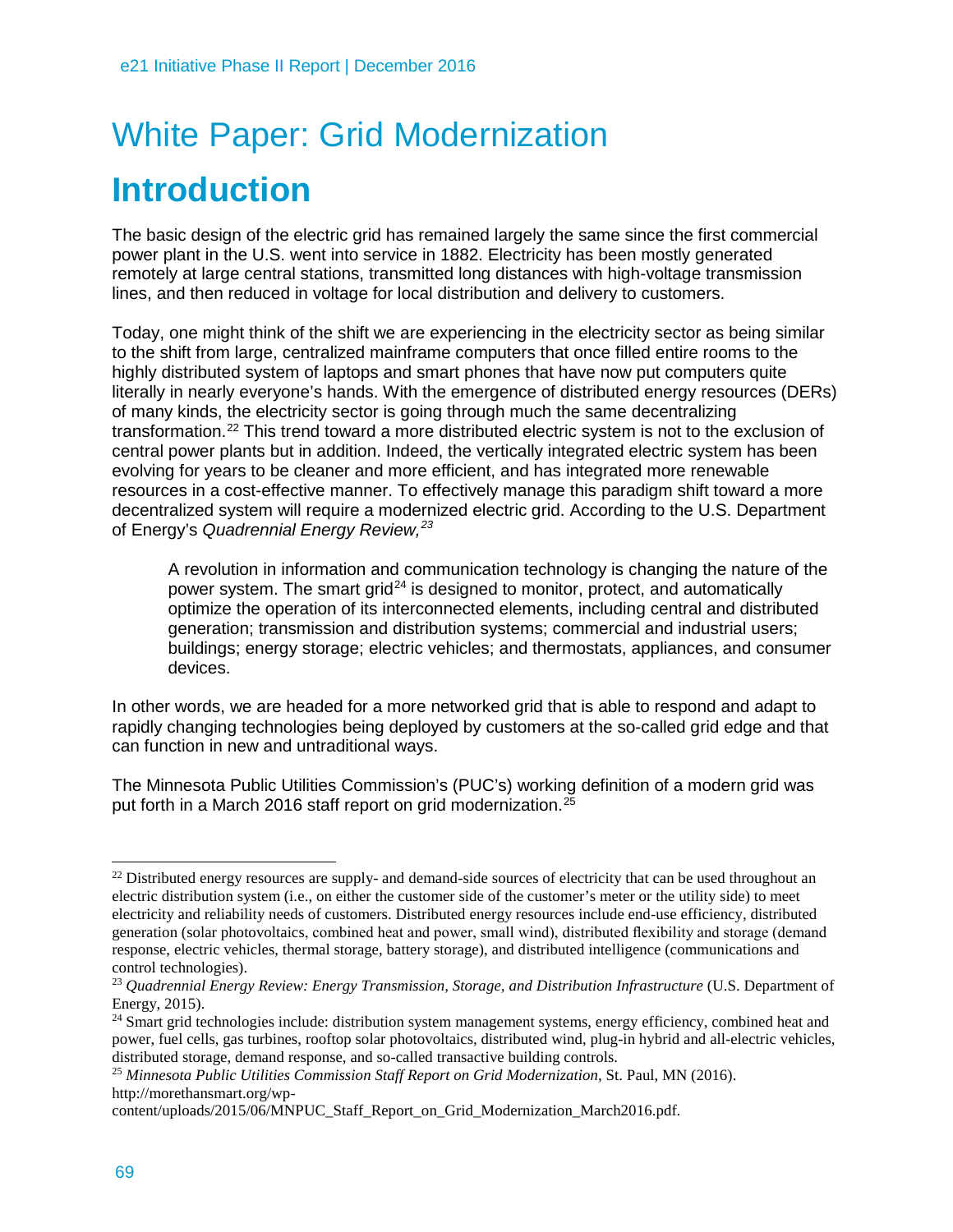The PUC defined an integrated modernized grid as one that

- a. ensures continued safe, reliable, and resilient utility network operations
- b. enables Minnesota to meet its energy policy goals, including the integration of variable renewable electricity sources and DERs
- c. provides for greater system efficiency and greater utilization of grid assets
- d. enables the development of new products and services
- e. provides customers with necessary information and tools to enable more informed control and choice regarding their energy use
- f. supports a standards-based and interoperable utility network

# **Benefits of a Modernized Grid**

For Customers

- a. gives customers the information they need to manage their electricity use and help control or contain costs
- b. gives customers more electricity options (renewable energy, time-of-use rates, etc.)
- c. allows utilities to pinpoint outages rapidly, and sometimes in advance
- d. enables customers to use demand response products and services (where customers are paid to use electricity at specific time intervals or in response to grid conditions and needs)
- e. optimizes the efficient use of the existing electric system while maintaining its resilience (e.g., meets demands for electricity drawing on both supply-side and demand-side resources in ways that minimize the need to build new "peaking" plants and help keep costs down for all by potentially deferring infrastructure investment)
- f. provides very high-quality power to those customers who need it in an increasingly digital economy (electricity with few sags in voltage or frequency)
- g. coordinates the use of all types of electricity resources, from central power plants to DERs (e.g., solar, electric vehicles, and other forms of energy storage), allowing interested customers to interact effortlessly with the electric system
- h. enables the mass deployment of electric vehicles

For the Utility and Grid Operator

 $\ddot{\phantom{a}}$ 

- a. has lower costs for repair and replacement of equipment because it alerts utilities about equipment predicted to fail (asset performance management) rather replacing old equipment on a set schedule whether it needs it or not
- b. can "heal" itself after a disturbance (e.g., from storms) $^{26}$  $^{26}$  $^{26}$
- c. provides greater visibility about what's happening at the grid edge
- d. provides people with price information and signals that provide economic incentives to utilize electricity in a manner that optimizes system operations, leading to lower costs for all
- e. enables more distributed, clean energy technologies paired with energy storage devices that make the grid more resilient

<span id="page-1-0"></span><sup>&</sup>lt;sup>26</sup> This requires a system of sensors, automated controls, and advanced software that relies on real-time data to detect and isolate faults and to reconfigure the distribution network to minimize affected customers.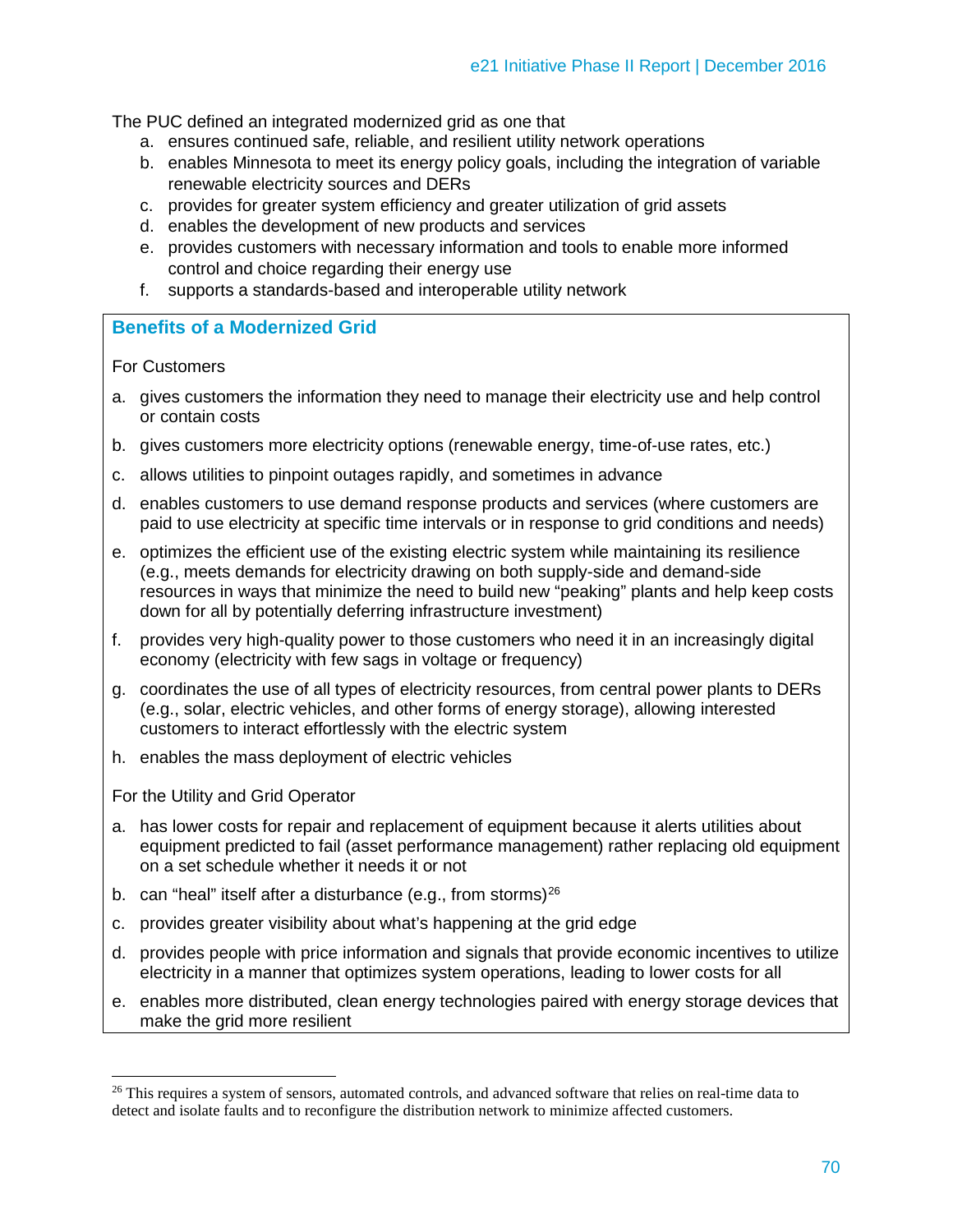In the e21 Initiative's consensus phase I report, participants agreed that the rapid improvement and declining costs of distributed energy technologies, such as solar, along with new customer demands and public policy requirements are driving the need for a modern grid that is cleaner and more intelligent, efficient, reliable, resilient, safe, and secure; and a grid that is more flexible in its ability to integrate a wide diversity of DERs and that enables customers to manage (and potentially reduce) their electricity costs.

## **To achieve such a system, the e21 Initiative's phase I report recommended that Minnesota**

- develop a transparent, forward-looking process for modernizing the grid (which the Minnesota PUC now has underway)
- identify ways to achieve a more flexible distribution system that can efficiently and reliably integrate cost-effective DERs (e.g., efficiency, demand response, distributed generation, energy storage, electric vehicles, distributed intelligence)
- pursue opportunities to reduce customer and system costs by improving overall grid efficiency and better utilizing existing system assets (i.e., improving the grid's load factor).

# Charge of the Grid Modernization Subgroup

The grid modernization subgroup aimed to contribute to the implementation of the above three recommendations by

- a. proposing a set of objectives for grid modernization in Minnesota and outlining the functions and technologies a modern grid will need
- b. suggesting an overall approach to grid modernization
- c. offering next steps and recommendations that can usefully complement the Minnesota PUC's ongoing grid modernization process.

# Subgroup Participants

Carolyn Brouillard, Manager, Regulatory Policy, Xcel Energy (now Distributed Energy Resources Regional Manager, ICF)

Jenny Edwards, Director, Energy innovation Exchange, Center for Energy and Environment Lynn Hinkle, Director of Policy Development, Minnesota Solar Energy Industries Association Holly Lahd, Director, Energy Markets, Fresh Energy\*

Jennifer Peterson, Policy Manager—Regulatory Affairs, Minnesota Power

Beth Soholt, Executive Director, Wind on the Wires

Chris Villarreal, Director of Policy, Minnesota Public Utilities Commission

# Outside Experts

Lise Trudeau, Senior Engineering Specialist, Minnesota Department of Commerce, Division of Energy Resources

Josh Quinnell, Senior Research Engineer, Center for Energy and Environment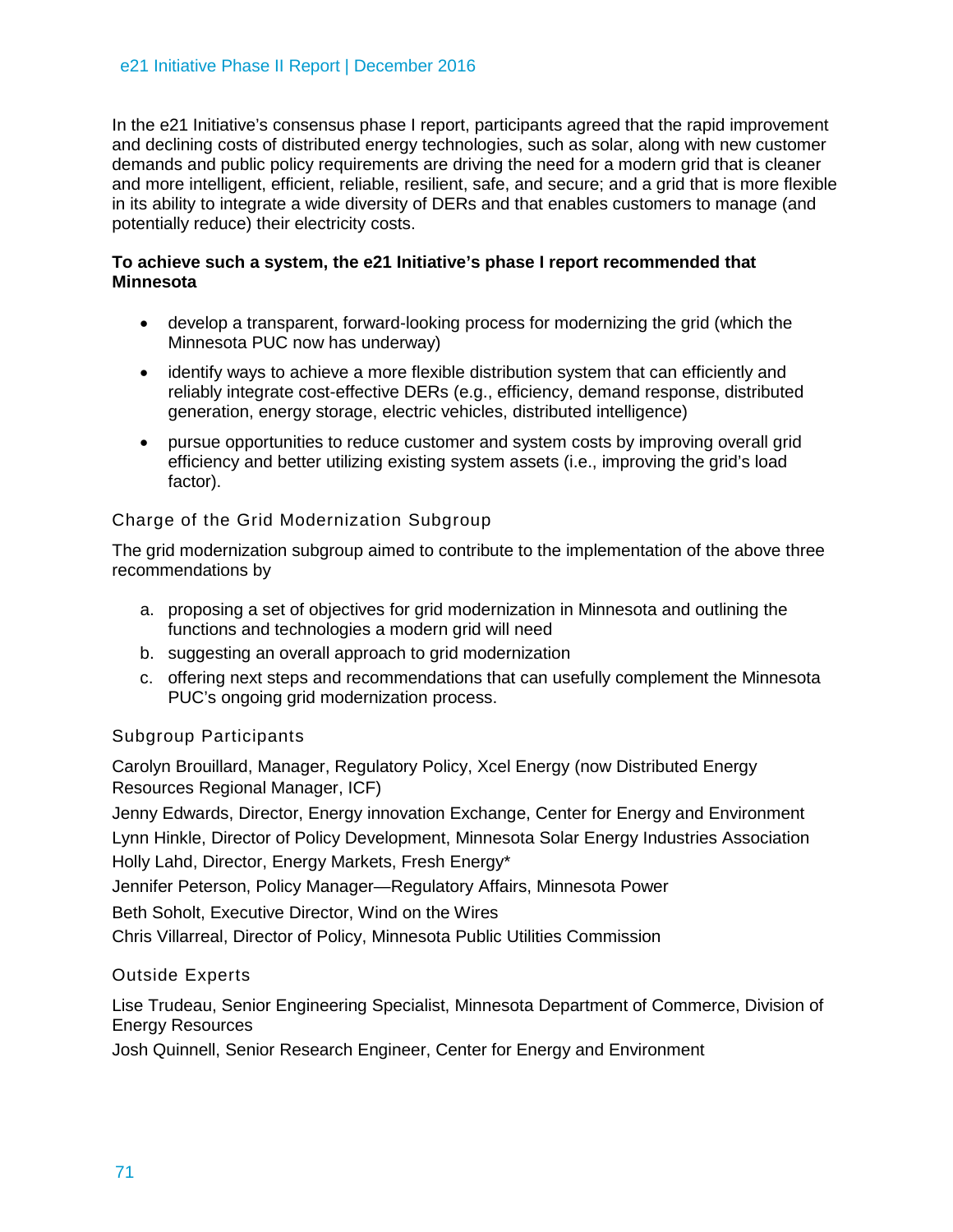Outside Experts—Utility Distribution Planners

Brian Amundson, Director of Grid Modernization, Xcel Energy Michael Riewer, Planning Engineer, Otter Tail Power Company Reed Rosandich, Supervisor, Distribution System Engineering, Minnesota Power Craig Turner, Director of Engineering Services, Dakota Electric

### **Facilitator and Primary Author**

Rolf Nordstrom, President and CEO, Great Plains Institute

*\* An asterisk indicates they are no longer at their organization and are no longer participants in e21. Also note that participants that have changed organizations since the start of e21's phase II have their new position and organization in parentheses.*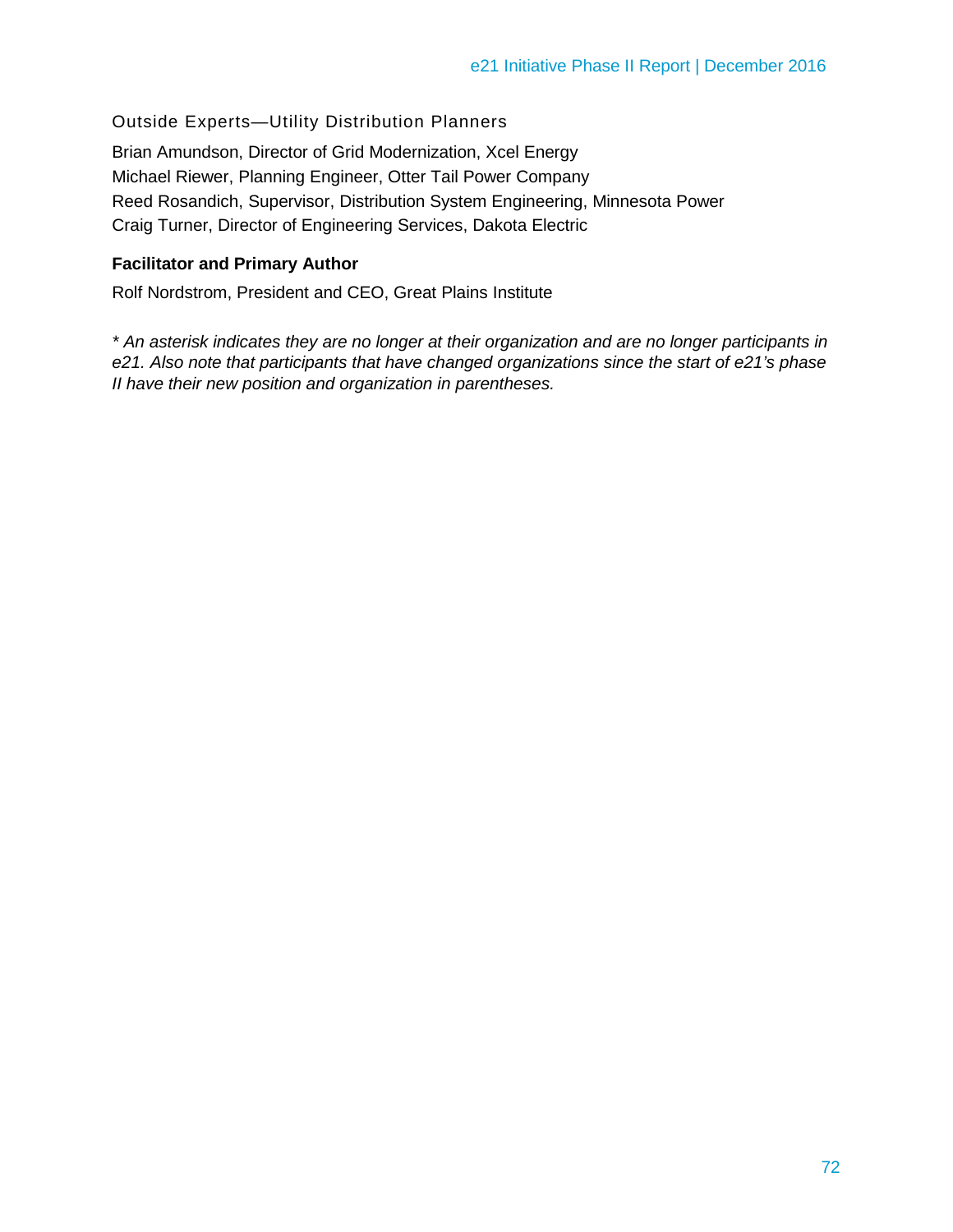# **Section I: Why Modernize the Electric Distribution Grid?**

The electric distribution system that we all rely upon daily has had a relatively simple design for more than 100 years (see Figure 1), and its job was straightforward: to take electricity produced at large centralized power plants, send it long distances over bulk transmission lines, and then, in one direction, send it through distribution lines to end users such as factories, businesses, and homes.



# **Figure 1. The Electric Grid: Generation, Transmission, and Distribution**

Our electric system has worked so well that most of us take it for granted. However, today it faces a long list of pressures including aging infrastructure (much of it was built in the 1960s and 1970s), demands from some customers for greater reliability and cleaner energy, and the emergence of a wide range of new distributed technologies that the traditional electric grid was not designed to accommodate (see the box below for a list of the key drivers for grid modernization).

# **Drivers Spurring the Need to Modernize the Grid**

Changes in Customer Preferences and Behavior

- a. Customer preferences are growing for increasingly clean electricity and the option to produce it themselves, purchase Renewable Energy Credits, and/or buy it directly from a renewable energy facility that either a utility or third party owns and operates.
- b. Customers are increasingly interested in better understanding their electricity use and costs, and therefore are increasingly interested in easy access to their real-time, detailed electricity use data.
- c. Customers are becoming more energy efficient. This reduction in electricity sales calls for reexamination of how best to cover the cost of maintaining and reinvesting in the grid.
- d. Some customers desire even higher quality and more reliable power supply, due to the greater reliance on electricity in our more digital economy.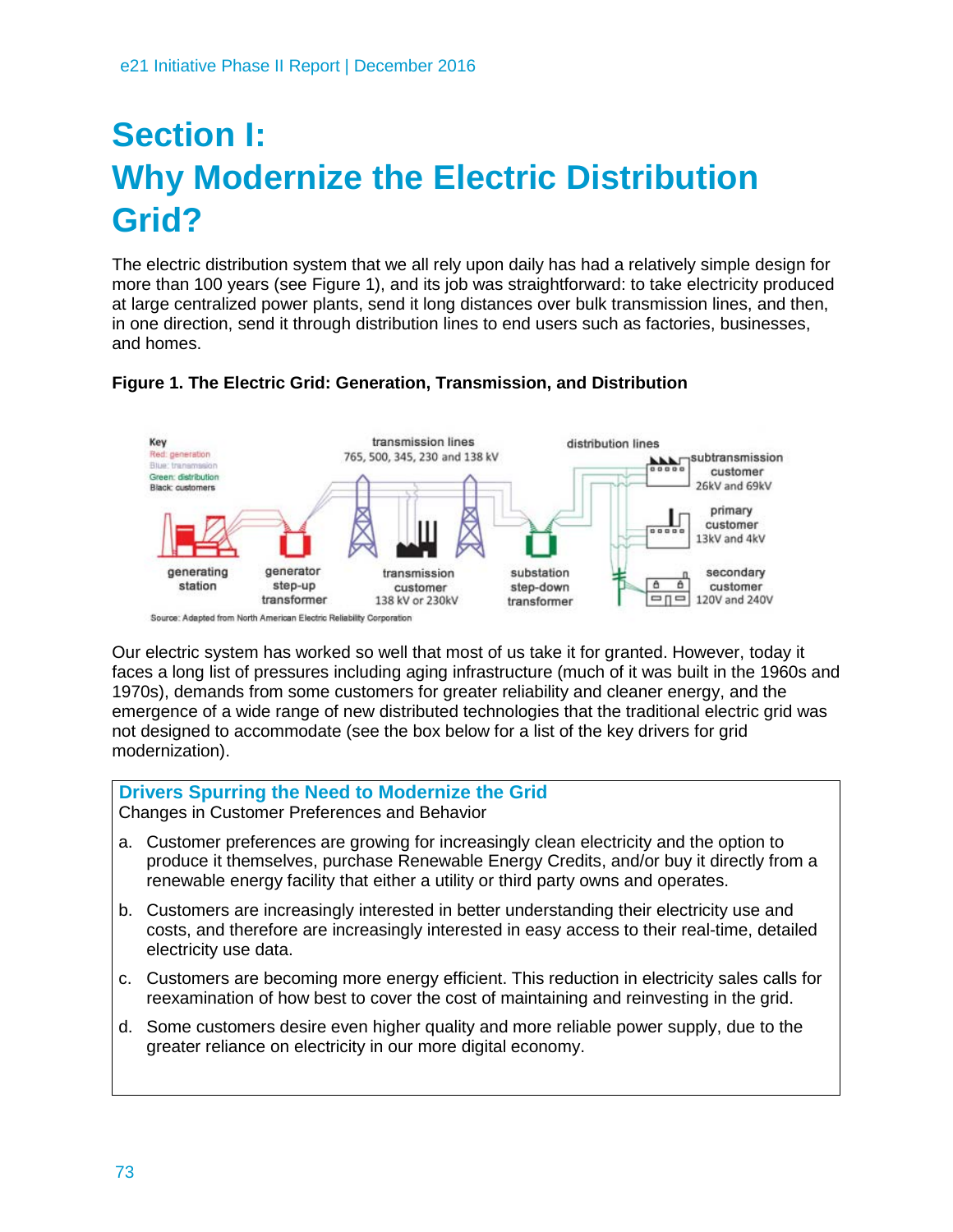Changes in Energy and Information Technology

- e. Rapidly emerging DERs, declining in cost, need to be integrated into the grid. While DER penetration differs significantly by state and by utility, according to the Institute of Electrical and Electronics Engineers, "the vast majority of new generation currently being connected to the grid is through the distribution system."
- f. The emergence of the "internet of things" means that a growing number of appliances have the ability for two-way communication with the electric grid and can be controlled remotely. This "distributed intelligence," in the form of communications and control technologies, enables nearly every grid element to send and receive information, and begs for a much more robust, interoperable communications network and cyber-security strategy than currently exists.

Changes in Public Policy

- g. Existing public policy calls for more renewable energy and significant reduction in greenhouse gases.
- h. Recent policies and programs are being implemented to encourage DERs and help overcome market and regulatory barriers to implementation.
- i. There is constant pressure to reduce overall costs while improving the electric grid's resiliency, reliability, and security.

Among these drivers of change, perhaps the most influential is the emergence of DERs, including generation resources such as solar. As the penetration of DERs increases on the distribution grid, we are moving from a highly controlled, centralized system—where the independent system operator coordinated which power plants to switch on and when—to a much more decentralized system in which distribution grid operators may need to coordinate the dispatch of DERs. e21 participants recognized that there is also substantial opportunity for adoption of DERs (such as demand response) for large customers that may connect directly to the transmission system as opposed to the distribution system. While many principles discussed below may apply to these larger-scale DER opportunities, for focus and clarity this white paper deals with the distribution system.

The emergence of distributed energy technologies also means that the grid—which was originally designed to carry electricity in only one direction—must now operate more dynamically in a multi-directional manner: electricity now flows not only from the transmission system down to the distribution system, but also sometimes flows back into the transmission system from generation technologies connected to the distribution system. The impacts of this decentralization of electricity production are most acute on the distribution system due to the nature of DERs, which are sometimes controlled by someone other than the utility.

The local distribution system for electricity is, itself, undergoing changes too. The distribution system has traditionally operated as a collection of independent radial feeders with all of the power coming from one source, the transmission grid. Increasingly, though, the hub-and-spoke system is being reshaped by customer density and the interconnection of new distributed resources throughout the distribution system. These new DERs include customer-driven generation, load management, energy efficiency, and advanced monitoring, and their diverse placement throughout the distribution system creates a very complex and dynamic distribution grid.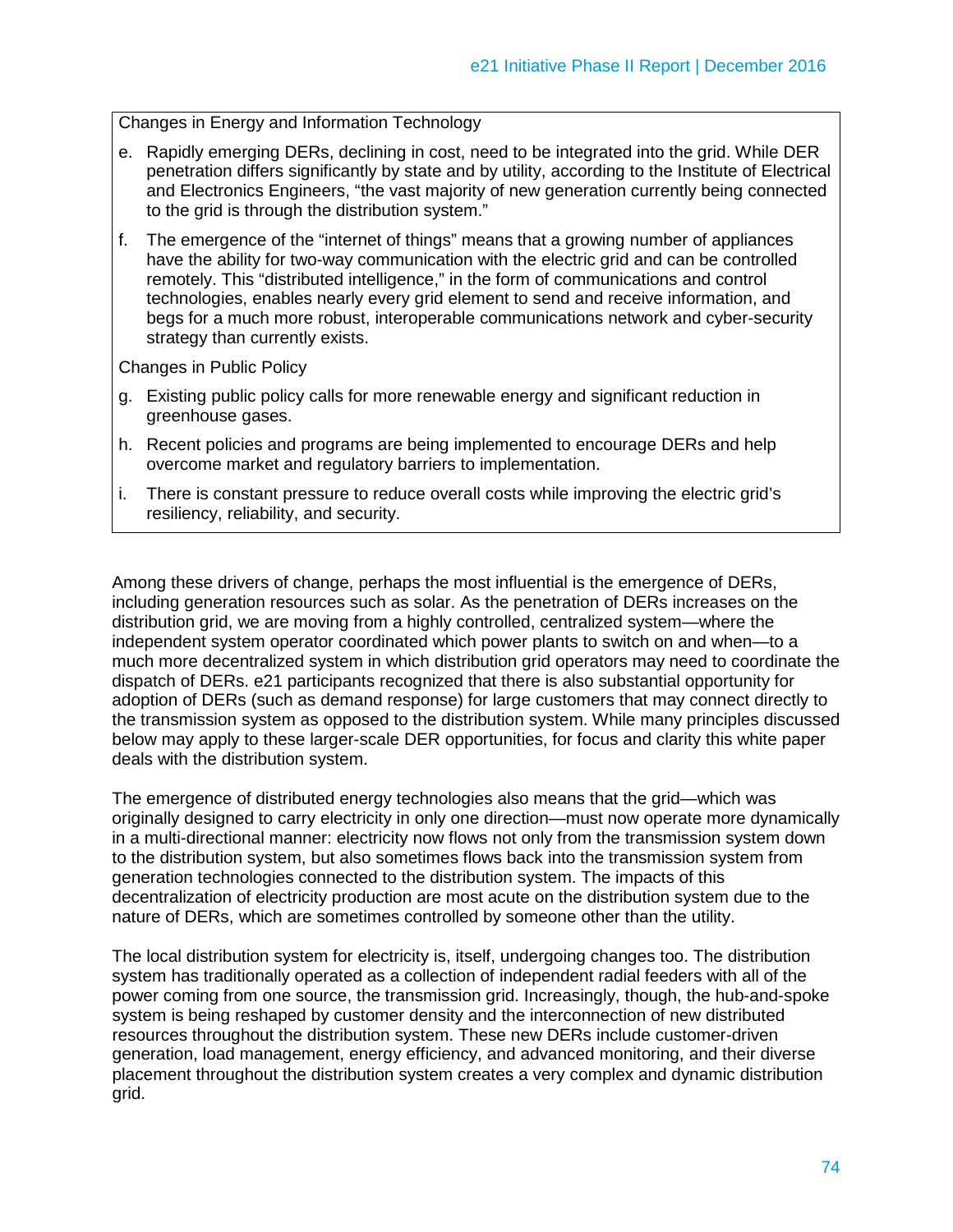While connecting more electricity resources to the distribution grid may sound simple, a large number of factors determine the characteristics of a given location on a distribution system feeder. A key motivator for modernizing the grid is to allow distribution planners and operators to more proactively address some of these considerations, which include:

**Maintaining power quality within a more dynamic system.** DERs and loads must interact with each other so as to not cause nuisance or damaging impacts, as may happen if harmful voltage levels, harmonic content, or flicker are allowed to develop. Thus, it is important to develop and implement tools and systems to help enable the desired interconnections and maintain required frequency and voltage.

**Designing distribution circuits to accommodate DERs.** Considerations here include: How the size of electrical loads are matched with the size of DERs (what amount of generation will be put back on the grid). The size and type of the distribution transformer supplying that location (generally, smaller transformers can be overloaded by distributed generation systems backfeeding the distribution grid). The size and length of the wires supplying that location (generally, smaller wires have less capacity and more dynamic voltage swings).

**Ensuring that transmission and substation characteristics can accommodate DER.** This includes paying attention to

- the distance between the DER and the substation (the farther the interconnection location the greater the voltage swings can be)
- the capacity of the substation (larger substations can typically support larger distributed generation systems)
- the "stiffness" of the transmission system supplying the distribution substation (a stiffer transmission system reduces voltage dynamics) $27$
- the capacity of the substation, and whether there is hosting capacity available for DERs. Hosting capacity is defined as the amount of DER that can be accommodated without adversely impacting power quality or reliability under existing control configurations and without requiring infrastructure upgrades to the primary line voltage and/or secondary network system<sup>[28](#page-6-1)</sup>
- the electric protection system—causes of trips and equipment failure in that section of the feeder (i.e., size and type of the fuse or breaker)

This is just a partial list and does not include customer-driven solutions such as smart inverters. While none of these considerations are deal-breakers for moving to a more decentralized system of electricity generation, they do illustrate the non-trivial factors that grid planners must take into account if we are to maintain a safe, reliable, and cost-effective electric system going forward. Utilities are, and will continue to, evolve the electric grid to meet the needs of users. **The original job that electric distribution systems were asked to do—move electricity in one direction from the transmission grid to the end user—is changing dramatically; and the way we plan, design, and operate the system will need to be modernized to match the new demands of the day.** 

<span id="page-6-0"></span> $27$  In rural areas, transmission systems are typically weaker than urban areas, and the electric grid cannot always support larger distributed generation systems due to larger voltage swings.

<span id="page-6-1"></span><sup>&</sup>lt;sup>28</sup> *Defining a Roadmap for Successful Implementation of a Hosting Capacity Method for New York State (Palo Alto,* CA: Electric Power Research Institute, 2016).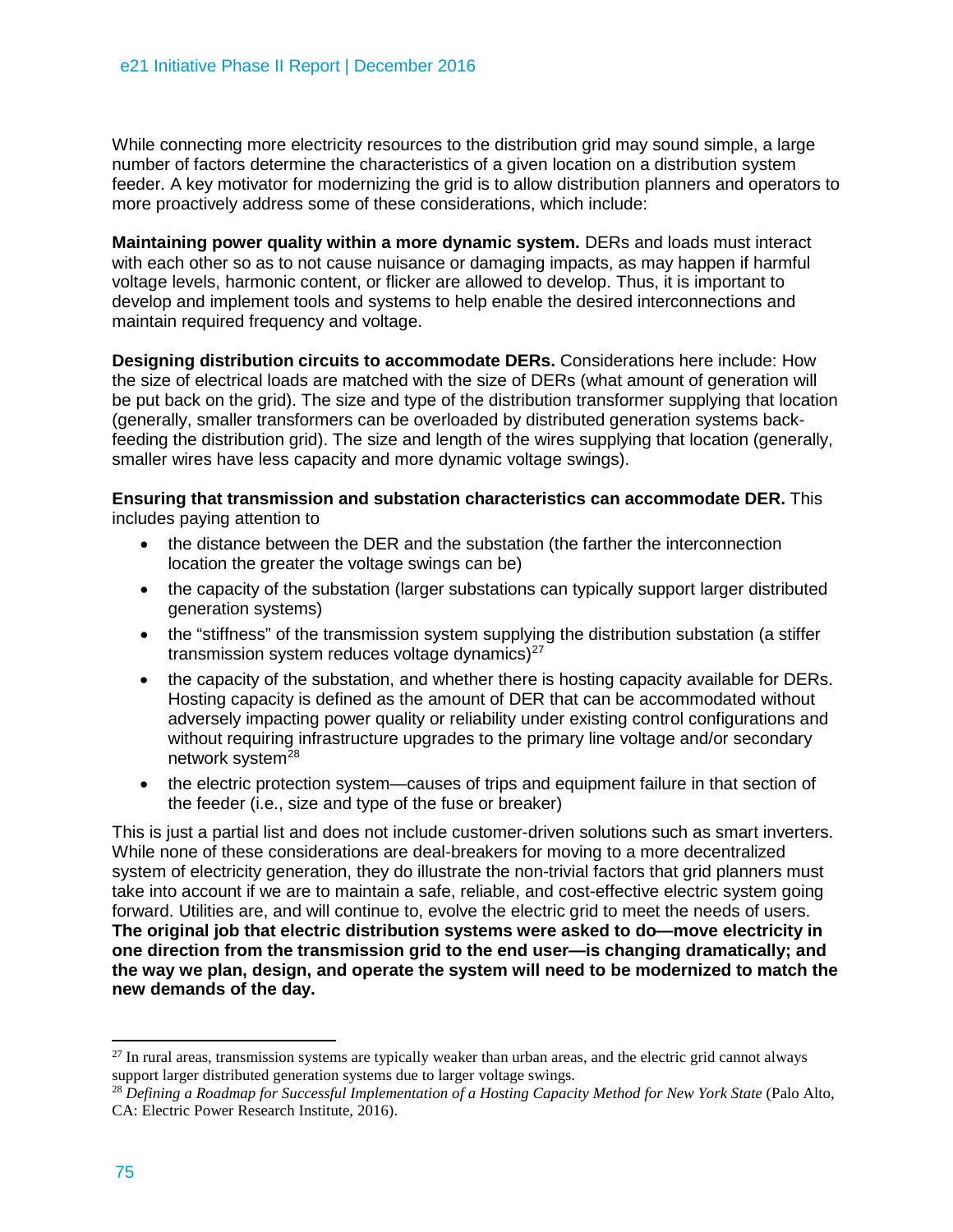# **Section II: An Approach to Modernizing the Electric Grid**

Having established the reasons why Minnesota should modernize its electric grid, in this section we outline an approach for doing so. Its five basic elements are the following:

- a. **Set clear objectives**. An essential first step toward grid modernization is for Minnesota to be clear about its objectives for doing so. In other words, what do we want a modern electric grid to do besides deliver the electricity that it always has? Early clarity on objectives is critical since they will inform how all other issues are handled.
- b. **Identify the key functions the grid must have to achieve each objective**. Much discussion around grid modernization to date has focused on individual technologies, such as advanced metering or distributed solar photovoltaics. The approach presented here explicitly elevates the *functions* that various technologies can fulfill (i.e., what problems can they solve) above the individual technologies themselves. Which functions are needed, and when, will differ based on the penetration of DERs on the distribution system, the nature of the customer base in a given utility service territory, and other factors. But the salient point is simply that each function should contribute to one or more grid modernization objectives (see 'a' above).
- c. **Identify and invest in those foundational technologies that enable the desired grid functions, and assess technology performance over time to ensure the technologies are being harnessed to meet explicit objectives and functions**. Here, too, which technologies are needed, and in what order, will depend largely on the degree of DER penetration on a given distribution grid and how complex the market and operational characteristics of the distribution grid have become (see Fig. 1 below).
- d. **Facilitate comprehensive, coordinated, transparent scenario-based distribution system planning**. Distribution system planners are currently faced with the challenge of planning for the pace and location of DER growth, which to date has been treated as an external condition to react to, rather than a resource to be planned for and harnessed. Yet ever-more accurate forecasts of DER growth can be developed, similar to how forecasting of wind resources has improved. There is also an opportunity to use probabilistic scenario planning and a standard set of DER growth scenarios (much the way transmission planners have done) to create long-term plans for accommodating the scale and location of DERs on the distribution system. Such scenario planning works best at a scale where a significant diversity of DERs is present and will be less accurate for smaller systems. Unlike transmission planners, who have the benefit of long lead times planning for transmission investments, most distribution planners must react more rapidly to local changes on the distribution system, such as the addition of new businesses and housing developments.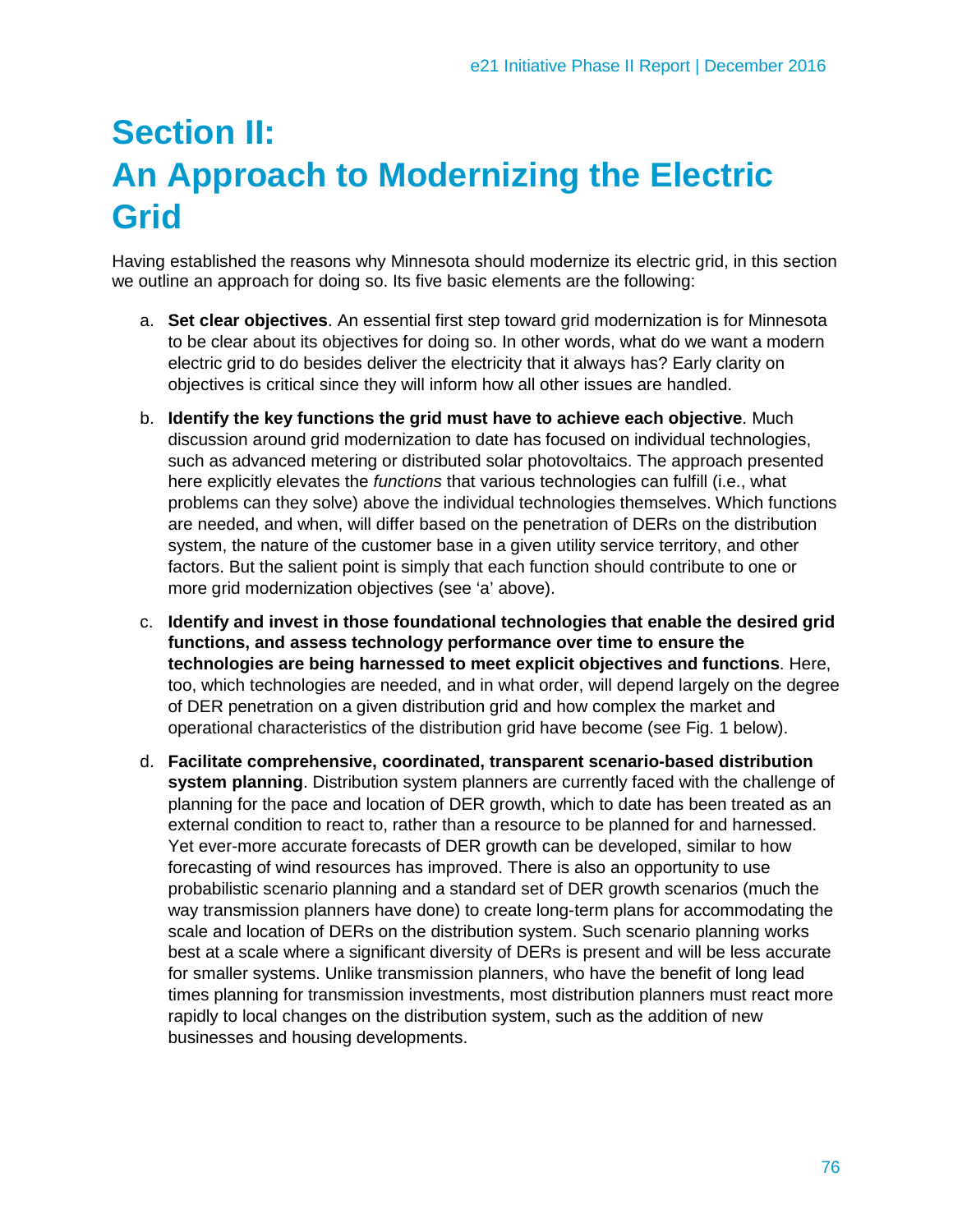In addition to better forecasts and scenarios, utilities will need to perform systematic hosting capacity analysis of each distribution feeder and substation—as a screening tool—to quantify the level of DERs possible on the distribution grid. Utilities will also need to conduct locational value mapping to determine where DERs can help solve problems on the grid, where they may cause problems, and/or where adding them may prompt the need for additional investment (such as upgrading a transformer or substation).

Lastly, in addition to developing longer-term scenarios that attempt to capture the likely range of potential DER penetration on the distribution grid, utilities may also need to conduct periodic—perhaps annual—hosting capacity reviews to avoid operating with out-of-date information (or providing out-of-date information to interested third parties), given that conditions on the ground are always changing.

e. **Identify the current stage of grid evolution and decide on an appropriate operational model for the distribution grid, including how it will interact with the bulk transmission system and the regional electricity market, and how it will handle market transactions if/when necessary**. In their paper for Lawrence Berkeley National Laboratory, *Distribution Systems in a High DER Future: Planning, Market Design, Operation and Oversight,* Paul De Martini (California Institute of Technology) and Lorenzo Kristov (California Independent System Operator) offer a useful way of conceptualizing the evolution of the distribution system as customer adoption of DERs grows (Figure 1). The stages of DER penetration may not be neatly sequential, nor does

Figure 1 suggest that stage 3 is the inevitable or desired destination. The point is for states to understand where on this continuum they are (most are at stage 1) and then choose where they wish to be and prepare accordingly. The authors lay out several different models for who could be made responsible for

#### **Figure 1.**Evolution of Customer & Distribution Grid

3 Stages of Evolution as DER Adoption Grows & Market Opportunities Expand

Utility functions will evolve over time as customer adoption of DER grows and the opportunity to enable the net value created in this transition



managing grid operations, market transactions among utilities, customers, and third parties, and interactions with the transmission system operator. The options range from the transmission system operator managing all transactions for both the transmission and distribution system, to a model in which the operator of the distribution system manages all operations for its distribution service territory and coordinates a single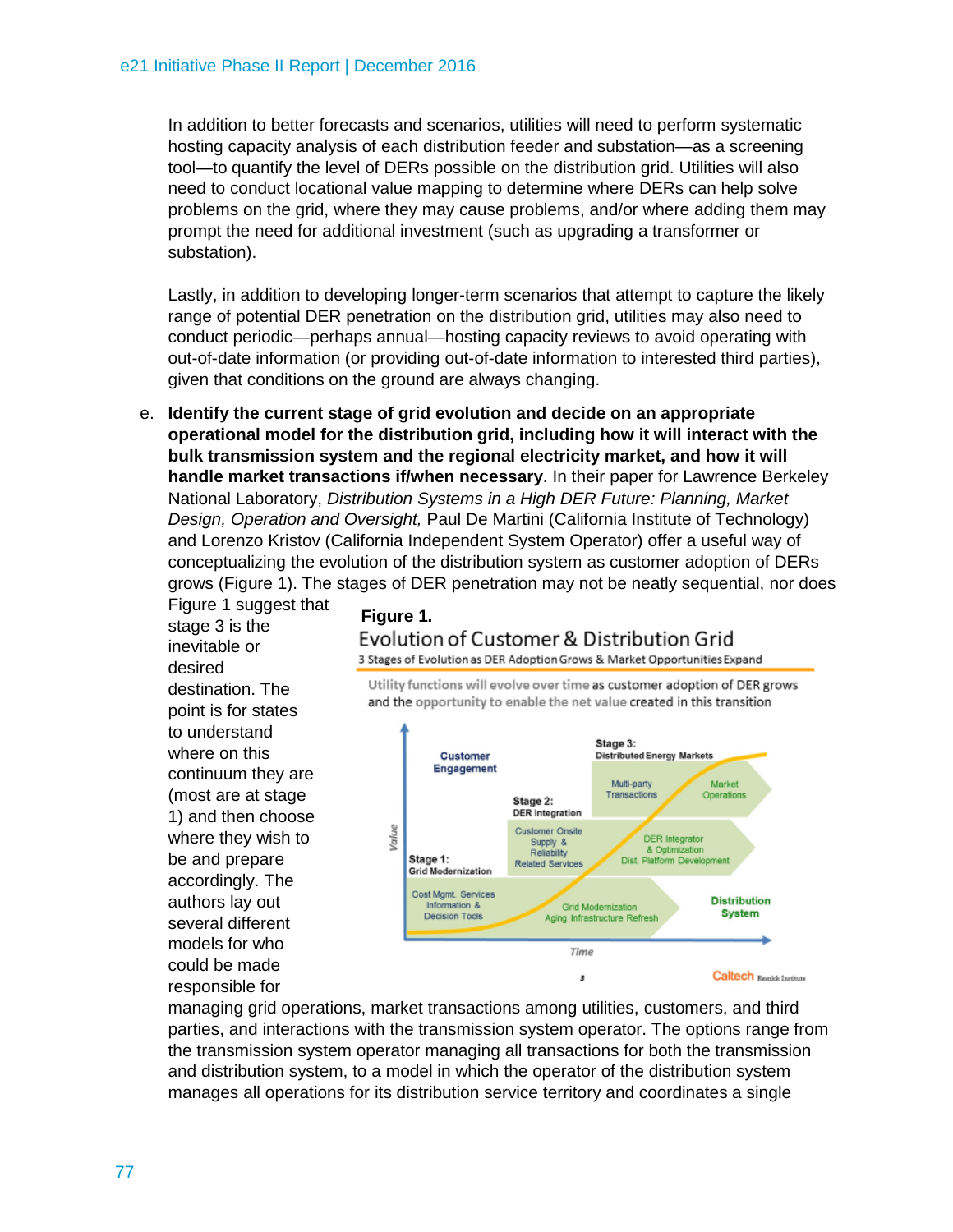aggregate of all DERs at each point where the distribution system connects with the transmission system (the transmission/distribution interface).

Finally, the authors usefully identify two key ways that states can prepare for higher penetrations of DERs. States can

- use the replacement of aging infrastructure and investments needed for electricity reliability reasons to increase the distribution grid's ability to accommodate more DERs (for example, standardizing on fewer, but slightly larger, equipment/wire sizes when replacing old ones)
- make prudent investments that can lay the foundation for the future as well as provide immediate benefits. These potential investments include
	- o advanced metering infrastructure
	- o advanced distribution management systems
	- o distribution sensing, visualization, and analytics
	- o field switch/device automation
	- o higher bandwidth/lower latency operational communications networks

**Objectives for Grid Modernization in Minnesota.** After careful thought and discussion, e21 participants propose the following objectives for grid modernization in Minnesota:

| Objective 1: | Maintain and enhance the reliability, safety, security, and resilience of a more<br>distributed, dynamic, and complex electric grid, as and where needed    |
|--------------|-------------------------------------------------------------------------------------------------------------------------------------------------------------|
| Objective 2: | Enable greater customer engagement, empowerment, and options, including<br>the ability to manage and potentially reduce electricity costs for all customers |
| Objective 3: | Enhance the system's ability to integrate DERs and other new products and<br>services in a cost-effective and timely way                                    |
| Objective 4: | Improve the environmental performance of electricity services                                                                                               |
| Objective 5: | Promote optimized and cost-effective utilization of grid assets                                                                                             |

The remainder of this section takes each of these objectives in turn and briefly outlines the grid functions and technologies needed to achieve them.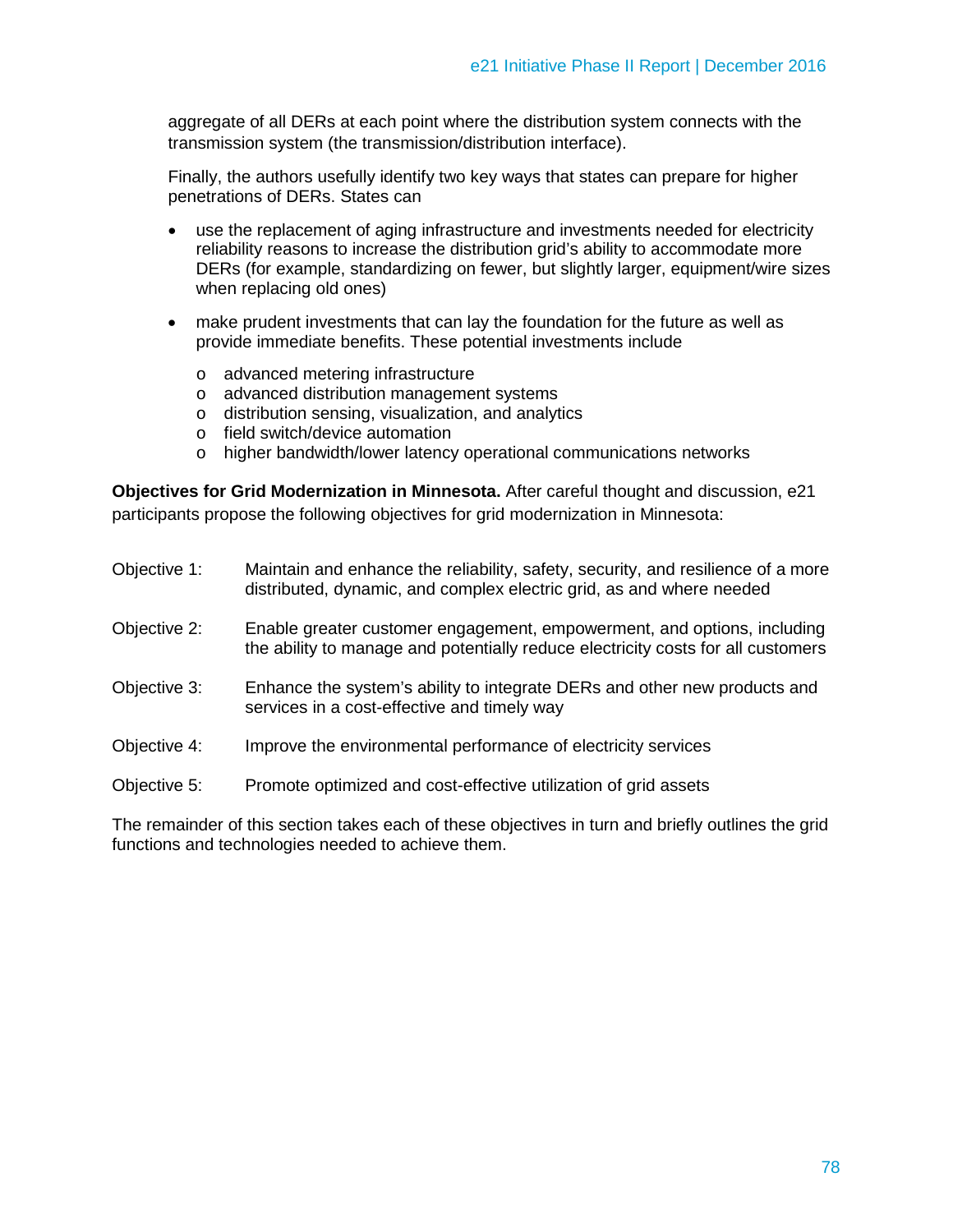Objective 1: Maintain and enhance the reliability, safety, security, and resilience of a more distributed, dynamic, and complex electric grid, as and where needed.

**Background.** This first objective is largely about identifying the features of the existing electric distribution system that we value and still need while accommodating DERs. To achieve this objective, utilities will need efficient, cost-effective, real-time ways to anticipate infrastructure repair and replacement needs, detect and repair faults and outages on the distribution system, and reduce the impact of prolonged outages by improving their speed in restoring service after extreme events (for example, weather or cyberattacks). Per the discussion in section I, meeting this first objective will also require utilities to map where on the system DERs can provide the greatest benefit (sometimes called locational value mapping) and will require regulators to establish a compensation framework that encourages DERs to locate in those places. Channeling DERs to the best locations will contribute to several aspects of this objective, including safety and reliability.

As for achieving a grid that is both resilient and secure, the shift toward more DERs is doubleedged. On one hand, such resources, almost by definition, make the electric grid more resilient by virtue of being distributed and therefore less susceptible to any single disruption (the parts of New York that were still illuminated after Superstorm Sandy were generally those served by DERs). On the other hand, managing a more complex, more highly distributed system will require a new communication system linking its many elements. Such an extensive communication system will, by design, create thousands (or millions) of potential access points for cyberattack (much as we already see on the internet).

While we recognize the fundamental importance of ensuring cybersecurity, this white paper will not address it in any depth. e21's discussion and recommendations presuppose that all parties interconnecting with the grid will employ and maintain robust cybersecurity measures, and we recognize the Minnesota PUC's role in supporting such requirements.

Lastly, it is important to note that different types of electricity customers desire different levels of reliability, security, and resilience. For example, the level of power quality and reliability that a homeowner finds acceptable will be quite different from the level acceptable to a data center, for which even small fluctuations in voltage can cause problems. Therefore, achieving objective 1 and the additional investments it will require—should be tempered by what different customer classes need and are willing to pay for.

## **Key functions that a modern grid must have in order to achieve objective 1 include utilities having the following capabilities and conditions**

- a. incipient fault detection
- b. automated fault detection
- c. fault location and isolation, and service restoration
- d. operational standards, including how the distribution system will interact with the bulk electricity market managed by the Midcontinent Independent System Operator (MISO)
- e. workforce optimization (e.g., having the right people in the right place at the right time)
- f. situational awareness for field crews
- g. remote preventive maintenance inspection (will be different by utility)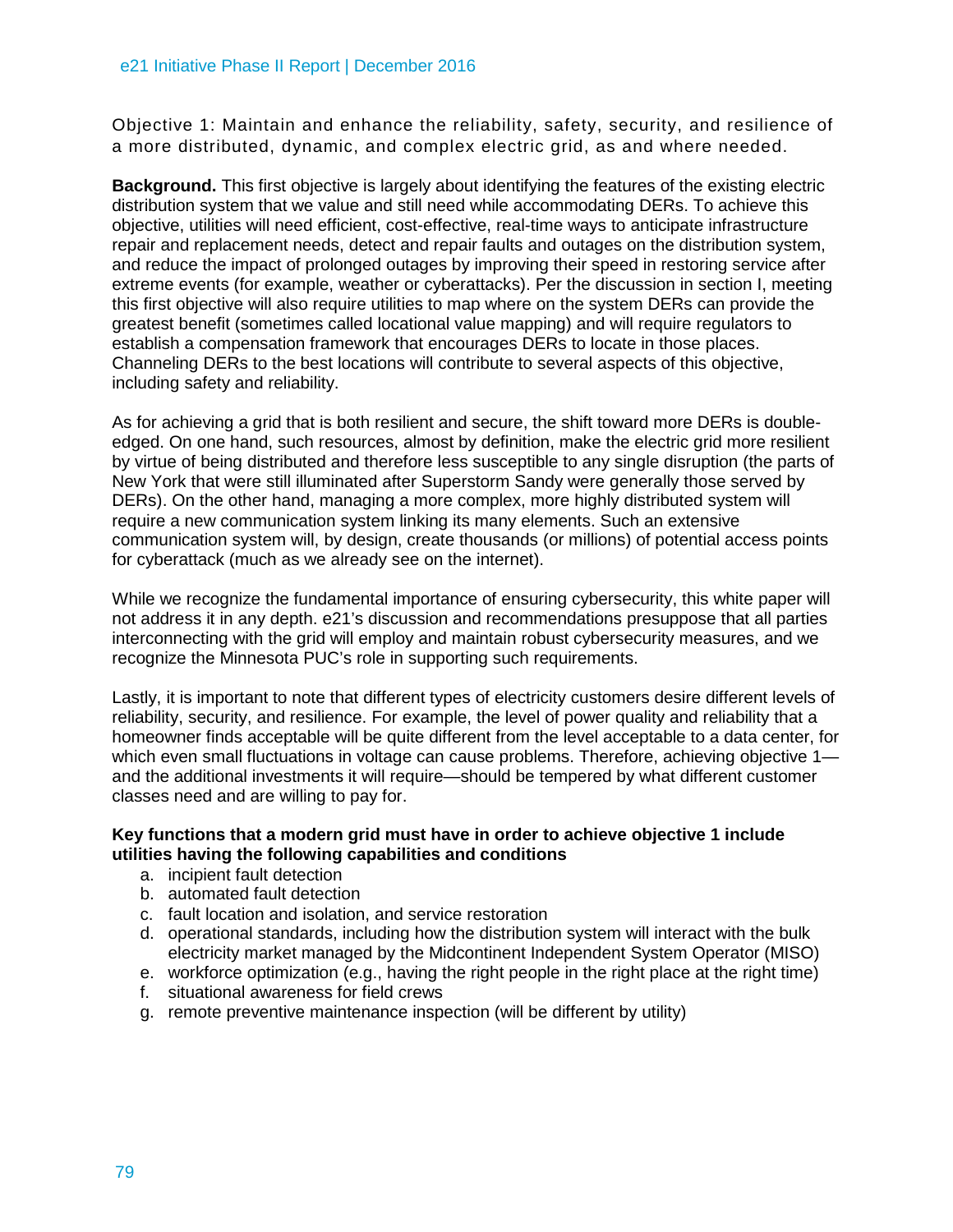#### **Foundational technologies that enable these functions include**

- a. intelligent field devices (e.g., digital relays and controls)
- b. field area networks
- c. distribution management systems
- d. better information from global information systems
- e. field mobility tools (e.g., a tablet that shows real-time state of the system on power flows and location of field crews)

Objective 2: Enable greater customer engagement, empowerment, and options, including the ability to manage and potentially reduce electricity costs for all customers.

**Background.** A modernized grid must enable customers to gain greater insight into the sources of their electricity and understand their electricity use profiles and costs. Making more information easily accessible and understandable will facilitate customers' ability to understand and manage their costs, reduce their environmental impact, take advantage of new technologies, and generally manage their individual electricity preferences.<sup>[29](#page-11-0)</sup>

Two interrelated prerequisites for accomplishing this objective are advanced meters and improved customer access to their electricity usage data. Today's advanced digital meters are able to collect electricity usage information at hourly or 15-minute intervals, whereas current metering infrastructure for most customers is only able to provide data once a month or once a day. An integral part of customer engagement and empowerment is giving customers easy access to their electricity usage data since without the necessary information it is impossible for them to make informed decisions about their electricity use. The Minnesota PUC's recent proceeding[30](#page-11-1) on the use and availability of customer electricity usage data addressed fundamental questions about how the data could be made available, while safeguarding customer privacy and the anonymity of that data.

The proliferation of new technologies and devices is making it easier to manage electricity use in near real-time, and they are increasingly available directly to customers, at declining costs. Smart thermostats and home area networks can help customers manage their electricity use and provide automated control and convenience by connecting to and communicating with the digital devices throughout the person's home—from lights and appliances, to the heating and cooling system—to optimize their efficient use. Pairing these programmable energy management technologies with time-of-use rates could enable customers to effortlessly control their electricity costs, while helping to optimize grid operations.

Other enabling technology, such as advanced metering infrastructure, can communicate cost and pricing information to a customer's automation and control systems at their home or business, again making more transparent the utility's costs of providing electricity service at any given time. The promise of these technologies is that they will allow customers to manage their electricity use and their interaction with the grid without thinking about it. A customer can automatically charge an electric vehicle or cycle a refrigerator off and on (without affecting the inside temperature) on a schedule that reduces demand on the electric system or shifts it to a more optimal time, dramatically improving the efficiency of the entire system and reducing costs

<span id="page-11-0"></span> $29$  Or the ability of a customer's authorized third party who may be assisting them.

<span id="page-11-1"></span><sup>30</sup> See *In the Matter of a Commission Inquiry into Privacy Policies of Rate-Regulated Energy Utilities*, Minnesota Public Utilities Commission Docket No. E,G-999/CI-12-1344 (Order based on December 1, 2016 hearing is forthcoming).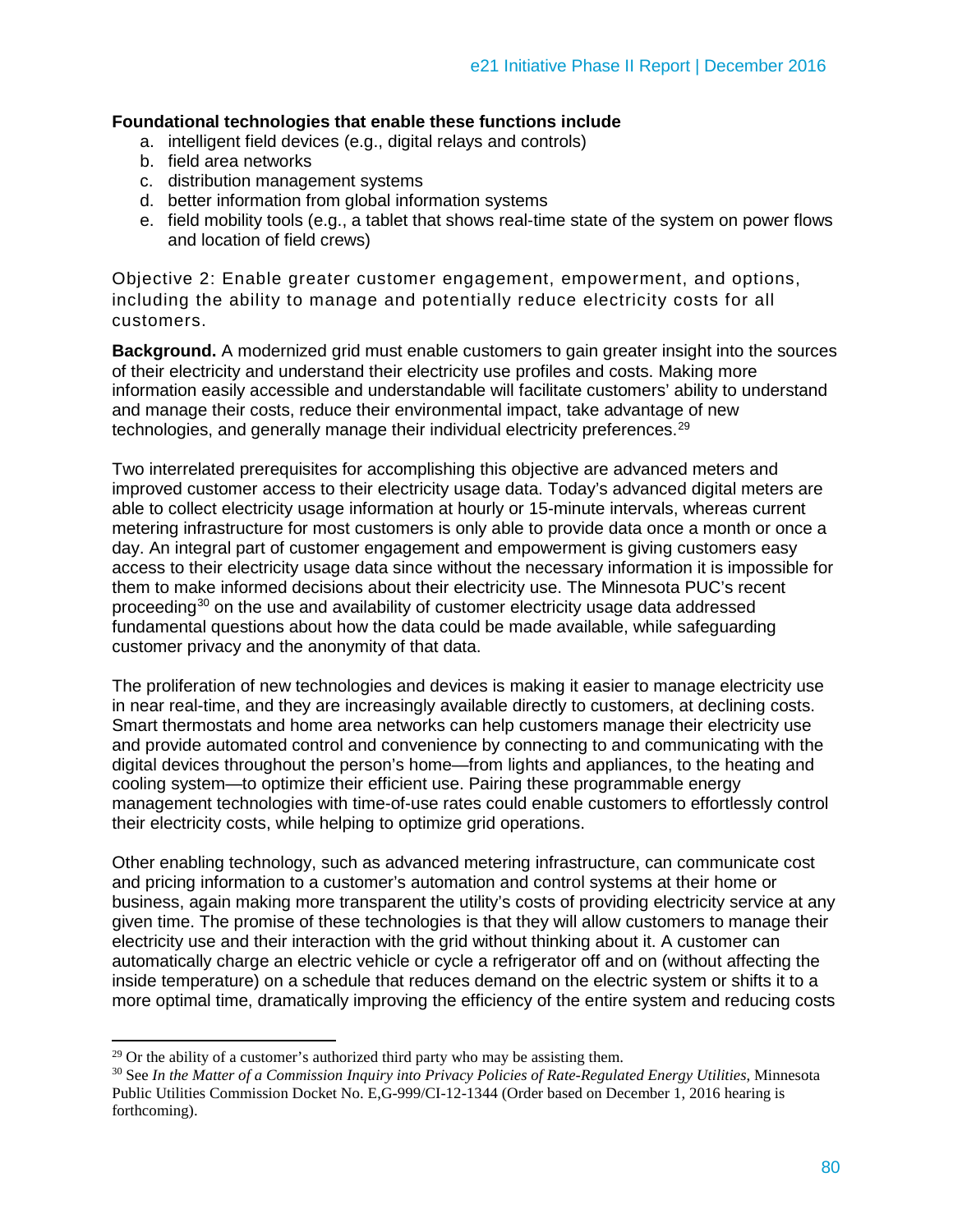for all customers. While not everyone may want, or be able to afford, some of these technologies and services, making them available to people at all income levels would make it both possible and easy for customers to use electricity at the most affordable times and operate their homes or businesses as efficiently as possible.

Many customers will be happy to stick with conventional grid electricity produced with an evolving mix of fuels—increasingly natural gas, wind and solar, some remaining coal and nuclear—and other customers will want to invest in producing their own power (for example, from solar, either directly on their roof or through shares in a community solar project), and a modernized grid must accommodate them all.

Finally, achieving the customer engagement called for in objective 2 will require utilities to develop an even more nuanced understanding of what their various customers want, develop more sophisticated ways of meeting those needs, and educate their customers about changes to electricity services and the grid.

#### **Key functions that a modern grid must have in order to achieve objective 2 include**

- a. the ability to handle two-way flows of information among the actors and connected devices on the system. Examples of relevant information are real-time prices and electricity use, control parameters such as voltage and power factor, and information designed to educate and inform customers of their options and opportunities for savings and reduced environmental impact
- b. the ability to effectively manage two-way flows of electricity

#### **Foundational technologies that enable these functions include**

- a. user-friendly customer portal/hub that displays relevant electricity and price information
- b. home area network at the customer's site
- c. advanced metering infrastructure and communication networks including field area networks
- d. a secure protocol via the internet or cellular option

Objective 3: Enhance the system's ability to integrate DERs and other new products and services in a cost-effective and timely way.

**Background**. We are evolving from an electric system with relatively few actors on it, characterized by large centralized power plants sending electricity in one direction to the end user, toward a system with potentially thousands of "prosumers" participating in it (sometimes acting as *consumers*, using electricity from the grid and sometimes acting as *producers*, making their own and selling the excess back to the grid). In this more complex, highly distributed system there will be increased need for a real-time orchestra conductor to coordinate activities on the system minute-to-minute and ensure that it operates efficiently, safely, reliably, cost-effectively, and securely. In Minnesota, that function is provided by the local utilities.<sup>[31](#page-12-0)</sup>

In any case, achieving objective 3 will require changes in how we operate the grid, compensate DER providers (e.g., solar), determine who has access to information about the best locations for DERs on the grid, institute changes to the interconnection process and tariffs charged for

<span id="page-12-0"></span> $\ddot{\phantom{a}}$  $31$  As distribution systems evolve, some states may choose to establish a separate entity to manage distribution grid operations.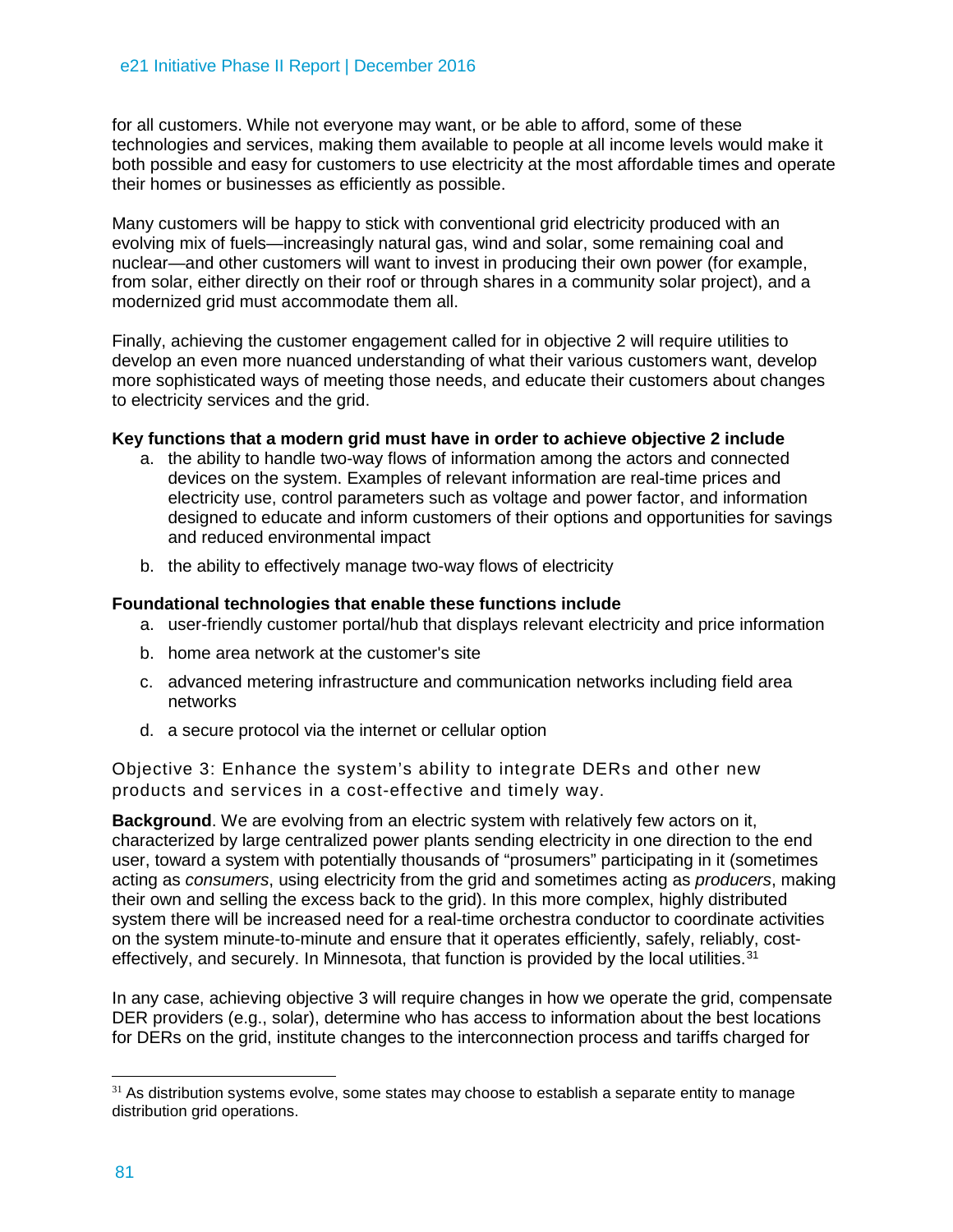connecting to the distribution grid, and modify the interoperability standards that allow different elements of the electric system to talk with one another seamlessly.

Taking these in turn, the way we operate the electric grid is already changing. Since there are many sources of variability on the system—level of demand, net imports and exports of electricity, distributed generation such as wind and solar, etc.—system operators use a variety of supply- and demand-side resources to meet the net load at any given time of day (the amount of electricity demand that still needs to be met by centralized generation after accounting for all of these variables). In the future, system operators won't only match generation to meet the load, but will increasingly manage the load to match available electricity generation. In other words, the legacy terms of "baseload," "intermediate," and "peaking" no longer reflect how grid operators think of balancing supply and demand.

Today's large, liquid electricity markets can re-match net demand with net supply every five minutes across the entire MISO region. On the distribution grid, this reconciliation between supply and demand will be done by the operator of the distribution system. Information from the distribution operator will need to flow up to the transmission operator and vice versa.<sup>[32](#page-13-0)</sup> A more integrated, networked, and intelligent electric grid makes this kind of coordination possible, and it paves the way for energy resources at the customer and distribution grid level to contribute to the reliability of the regional electric system. The goal will increasingly be to find ways to optimize and extract value from one end of the electric system to the other, from end-use customers through distribution systems, regional transmission systems, and centralized power plants.

Next, achieving objective 3 will require accurately compensating DER providers for the full value they deliver to the grid and charging them fairly for the costs they impose from being connected to it. The current net energy metering model of reimbursing providers of DERs, such as solar, at the retail electricity price by crediting against a customer's electricity consumption is leading to heated debates about whether DER providers are paying their fair share of grid infrastructure costs and whether there are unfair cross-subsidies taking place. These debates are a symptom of stakeholders in the electric system not yet having worked out what the appropriate rate design and compensation methodology should be between DER providers and utilities.

Current net energy metering programs focus solely on the total production of a DER without taking into consideration the location of the asset or what the grid's needs are at any given time (for energy, capacity, voltage support, frequency regulation, etc.). Minnesota's value-of-solar tariff is an example of trying to capture solar's full range of costs and benefits in the price solar providers get. Minnesota will need to determine whether to implement a suite of technologyspecific tariffs for each form of DER or identify a set of services necessary to maintain the distribution grid and then allow DERs to compete to provide those services. Minnesota will need to determine the tradeoffs and benefits of each option in order to meet this objective.

Next, data about the distribution grid itself will also be essential to optimally integrating more DERs, including where the best locations are for adding DERs and when the system is likely to need energy, capacity, demand response, or ancillary services such as voltage support and frequency regulation. When customers, developers, and other third parties have access to relevant grid-level information they will more naturally locate DERs in the best places on the grid if there are tariffs that reward them financially for doing so and penalize them for locating in

 $\ddot{\phantom{a}}$ 

<span id="page-13-0"></span><sup>32</sup> See Paul De Martini and Lorenzo Kristov, *Distribution Systems in a High Distributed Energy Resources Future, Future Electric Utility Regulation, Report No. 2* (Berkeley, CA: Lawrence Berkeley National Laboratory, 2015).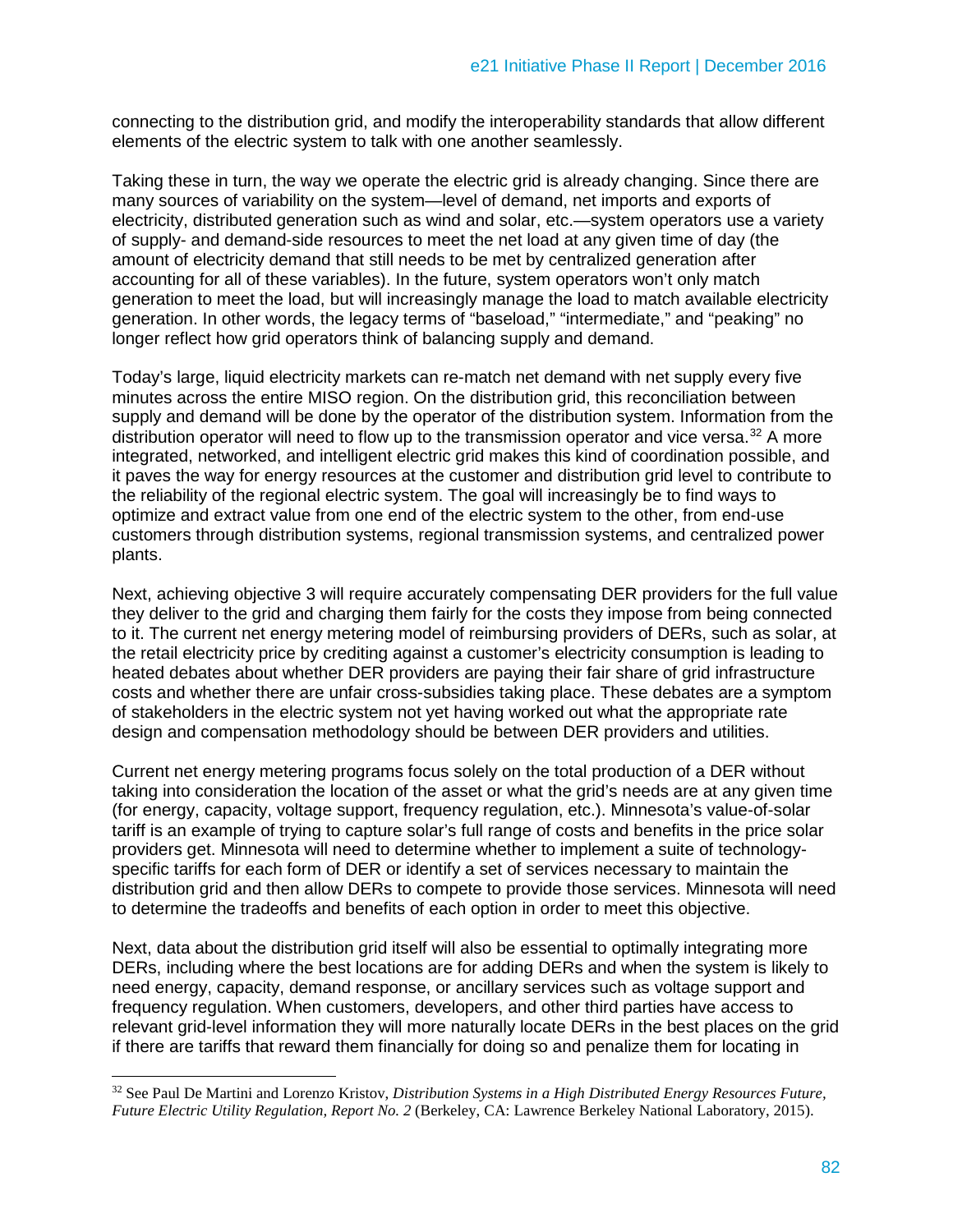places where more DERs would impose net costs on the system. When relevant transparent information is paired with accurate prices, an efficient market can start to function.

Minnesota could also benefit from updating its interconnection standards and tariffs for DERs. A more open, streamlined, and transparent interconnection process utilizing more information about the state of the grid can alleviate delays and complaints and result in savings to the customer and the grid. As for updating current tariffs, efforts such as California's Rule 21 and the Federal Energy Regulatory Commission's small generator interconnection procedures tariffs provide Minnesota examples to draw from.[33](#page-14-0)

Along with updating the tariffs, adding new grid functionalities that are now mainstream can enable additional benefits to the utility and the customer. For example, smart inverters can enable two-way communications between grid operators and DERs, and they can provide lowvoltage and low-frequency ride-through, volt-VAR support, black-start capability, and islanding that will allow microgrids to function alone or connected to the larger grid. Given their wide range of functions, smart inverters are increasingly seen as a de facto part of any customersited resource. [34](#page-14-1)

Finally, since the electricity sector is a standards-driven industry, having open and transparent standards must be a bedrock principle of grid modernization. These standards support interoperability of devices, on both the utility and customer side of the electric meter.

Interoperability and use of open standards help utilities avoid being locked into a single vendor for a given technology, which ensures an open, innovative, and competitive market for utilityand customer-focused products. When utilities, regulators, and other stakeholders identify and agree upon these foundational standards early, such as IEEE 1547, UL 1741, and IEC 61850, this can lower barriers to entry for new products and services, and lower overall costs to the utility by allowing for competition among vendors. Cost savings can then be passed through to customers.

<span id="page-14-0"></span><sup>&</sup>lt;sup>33</sup> California's rule concerns the technical requirements for interconnecting solar to the grid. On the Federal Energy Regulatory Commission's tariffs, see [http://www.ferc.gov/industries/electric/indus-act/gi/small-gen.asp.](http://www.ferc.gov/industries/electric/indus-act/gi/small-gen.asp)

<span id="page-14-1"></span><sup>&</sup>lt;sup>34</sup> The current standards supporting the interconnection tariffs IEEE 1547 and UL 1741 have been updated or are currently being updated to allow for the advanced functionality from smart inverters. Work continues on communication standards (DNP 3 and IEC 61850) that can help ensure that the utility is in communication with its equipment as DERs begin to impact the distribution grid.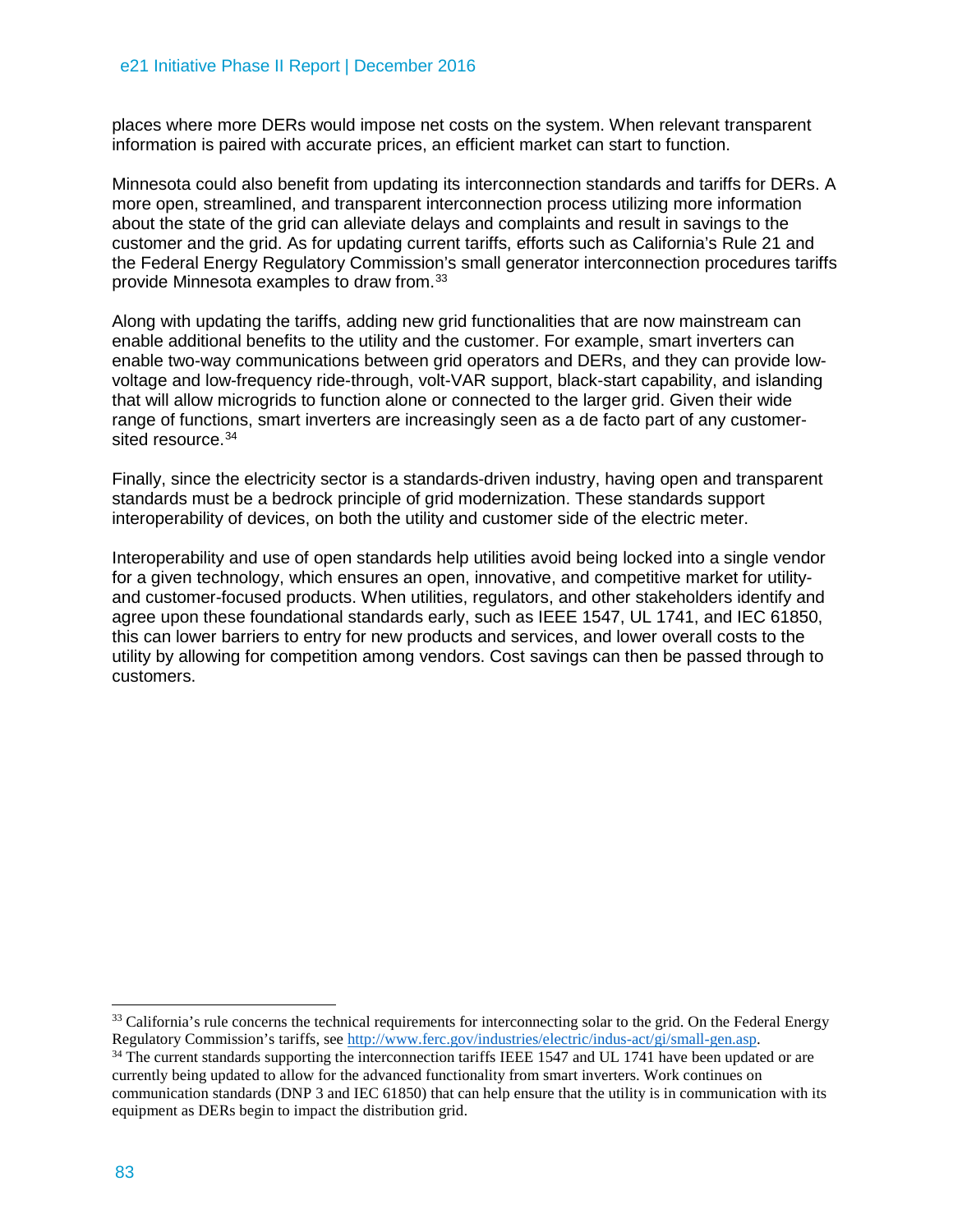# **Microgrids as Another Feature of a More Distributed Electric Grid**

One might think of microgrids as a larger distributed energy resource. Microgrids are collections of electricity users (loads) and distributed energy resources to serve them (think university campus). Microgrids operate to provide electricity during storms, at times of peak load, or when equipment in the area fails or is out for maintenance. Their key features are that they

- are locally controlled
- can function in two modes, connected to the traditional grid or as an electrical island

This "islanding" function can be especially beneficial in situations when severe weather or other disruptions have caused the main grid to lose power. That said, disconnecting and reconnecting to the main grid requires special planning and sophisticated software to ensure that it is done safely and without compromising the functioning of either the microgrid or the main distribution system.

The main barrier to greater microgrid deployment is simply the cost to implement the distributed generation and required storage, but as the costs of both fall, microgrids will likely become even more common. For example, Dakota Electric in Minnesota has roughly a dozen microgrids in places where a member's campus is isolated from the rest of the Dakota Electric system.

Lawrence Berkeley National Laboratory cites the many benefits of microgrids for both utilities and customers, including "improved energy efficiency; minimization of overall energy consumption; reduced environmental impact; improvement of reliability of supply; network operational benefits such as loss reduction, congestion relief, voltage control, or security of supply; and more cost-efficient electricity infrastructure replacement."

#### **For more information, see:**

- Lawrence Berkeley National Laboratory: [https://building-microgrid.lbl.gov/about](https://building-microgrid.lbl.gov/about-microgrids)[microgrids](https://building-microgrid.lbl.gov/about-microgrids)
- "Minnesota Microgrids: Barriers, Opportunities, and Pathways Toward Energy Assurance." 2013. Prepared by the Microgrid Institute for the Minnesota Department of Commerce. [http://mn.gov/commerce-stat/pdfs/CHP pdfs/MN-Microgrid-WP-FINAL](http://mn.gov/commerce-stat/pdfs/CHP%20pdfs/MN-Microgrid-WP-FINAL-amended.pdf)[amended.pdf](http://mn.gov/commerce-stat/pdfs/CHP%20pdfs/MN-Microgrid-WP-FINAL-amended.pdf)
- California Public Utilities Commission. 2014. "Microgrids: A Regulatory Perspective." [http://www.cpuc.ca.gov/uploadedFiles/CPUC\\_Public\\_Website/Content/About\\_Us/Organi](http://www.cpuc.ca.gov/uploadedFiles/CPUC_Public_Website/Content/About_Us/Organization/Divisions/Policy_and_Planning/PPD_Work/PPDMicrogridPaper414.pdf) [zation/Divisions/Policy\\_and\\_Planning/PPD\\_Work/PPDMicrogridPaper414.pdf](http://www.cpuc.ca.gov/uploadedFiles/CPUC_Public_Website/Content/About_Us/Organization/Divisions/Policy_and_Planning/PPD_Work/PPDMicrogridPaper414.pdf)

#### **Key functions that a modern grid must have in order to achieve objective 3 include**

- a. real-time, model-based control systems for grid operators
- b. additional work on uniform standards (e.g., smart inverter and communications standards)
- c. interoperability among components connected to the grid
- d. the evolution of market rules in ways that improve system flexibility including:
	- o improved system scheduling and dispatch
	- o improved procurement
	- o payment for ancillary services
	- o incentives for load following and ramp management
- e. hosting capacity assessment
- f. development of distribution-level locational marginal prices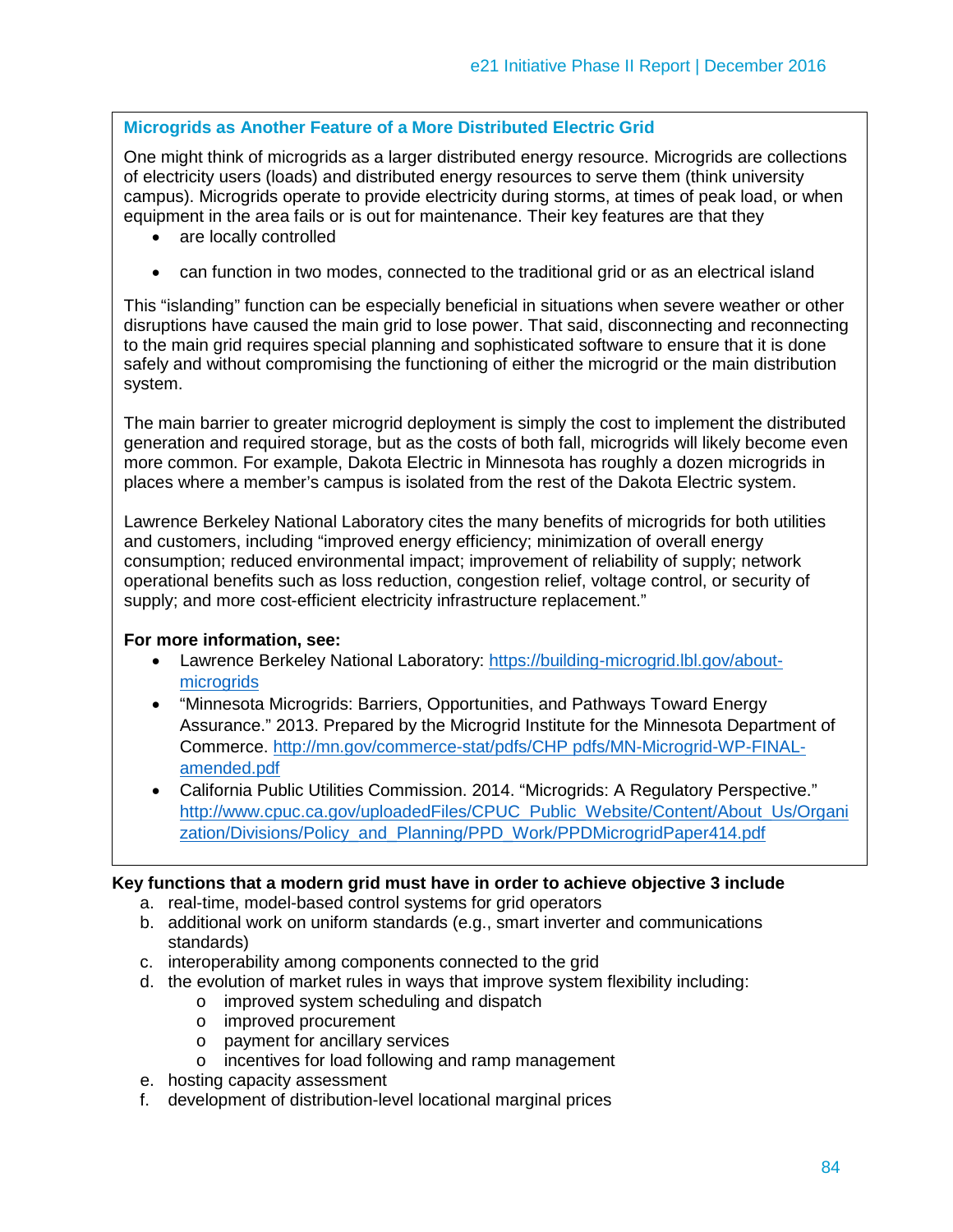## **Foundational technologies that enable these functions include**

- a. advanced metering infrastructure
- b. demand response mechanisms such as automated load control/response and real-time pricing
- c. DER management system
- d. energy storage
- e. field area networks
- f. smart inverters

Objective 4: Improve the environmental performance of electricity services.

**Background**. Minnesota has established ambitious statutory goals for reducing greenhouse gas emissions to 15 percent below 2005 levels by 2015, 30 percent below those levels by 2025, and 80 percent below by 2050. [35](#page-16-0) In addition, as cited in the *Minnesota PUC Staff Report on Grid Modernization*, "the 'reasonable rate' statute requires the [Minnesota Public Utilities] Commission to set rates to encourage energy conservation and renewable energy 'to the maximum reasonable extent'; and the energy savings policy goal states that cost-effective energy savings 'are preferred over all other energy resources' and 'should be procured systematically and aggressively.'"[36](#page-16-1)

Grid modernization can help achieve these policy goals by creating a platform for optimizing the environmental performance of the electric system as a whole. This includes better integrating distributed renewable generation technologies, increasing the responsiveness of customer loads, and giving customers new tools to save electricity, as well as optimizing the use of largescale renewable energy assets and doing better forecasting and planning to integrate more renewable and low-carbon resources.

Grid modernization technologies also facilitate more accurate measurement of energy savings from efficiency improvements, and these can help verify the consistency and persistence of those energy savings over time. The new data collection and communication capabilities of a modern grid may also help identify specific new energy efficiency opportunities and ways of operating at the systems level that improve the efficiency and environmental performance of the electric grid overall.

This objective poses an important policy question for Minnesota about the role of DERs in achieving the state's environmental goals. Most DERs, such as energy efficiency, solar, or demand response, reduce greenhouse gas emissions.[37](#page-16-2) Yet when it comes to generation technologies, economies of scale still often favor utility-scale renewable energy facilities over smaller, more decentralized distributed generation in terms of cost and integration with the grid. However, if only the avoided cost of DERs is taken into consideration, this may not appropriately identify and allocate the non-generation, time- and location-specific benefits they can provide, such as peak reduction, voltage, and frequency regulation or grid resilience. Clarifying the environmental objective of grid modernization allows policymakers to assess which distribution grid technologies will have the highest environmental benefit from a systems perspective.

<span id="page-16-0"></span><sup>35</sup> Minnesota statute §216H.02

<span id="page-16-1"></span><sup>36</sup> Additional quotations are taken from Minnesota statute. See *Minnesota PUC Staff Report on Grid Modernization* (p. 11) for details.

<span id="page-16-2"></span> $3\overline{7}$  However, the use of diesel-fired back-up generation may have local impacts.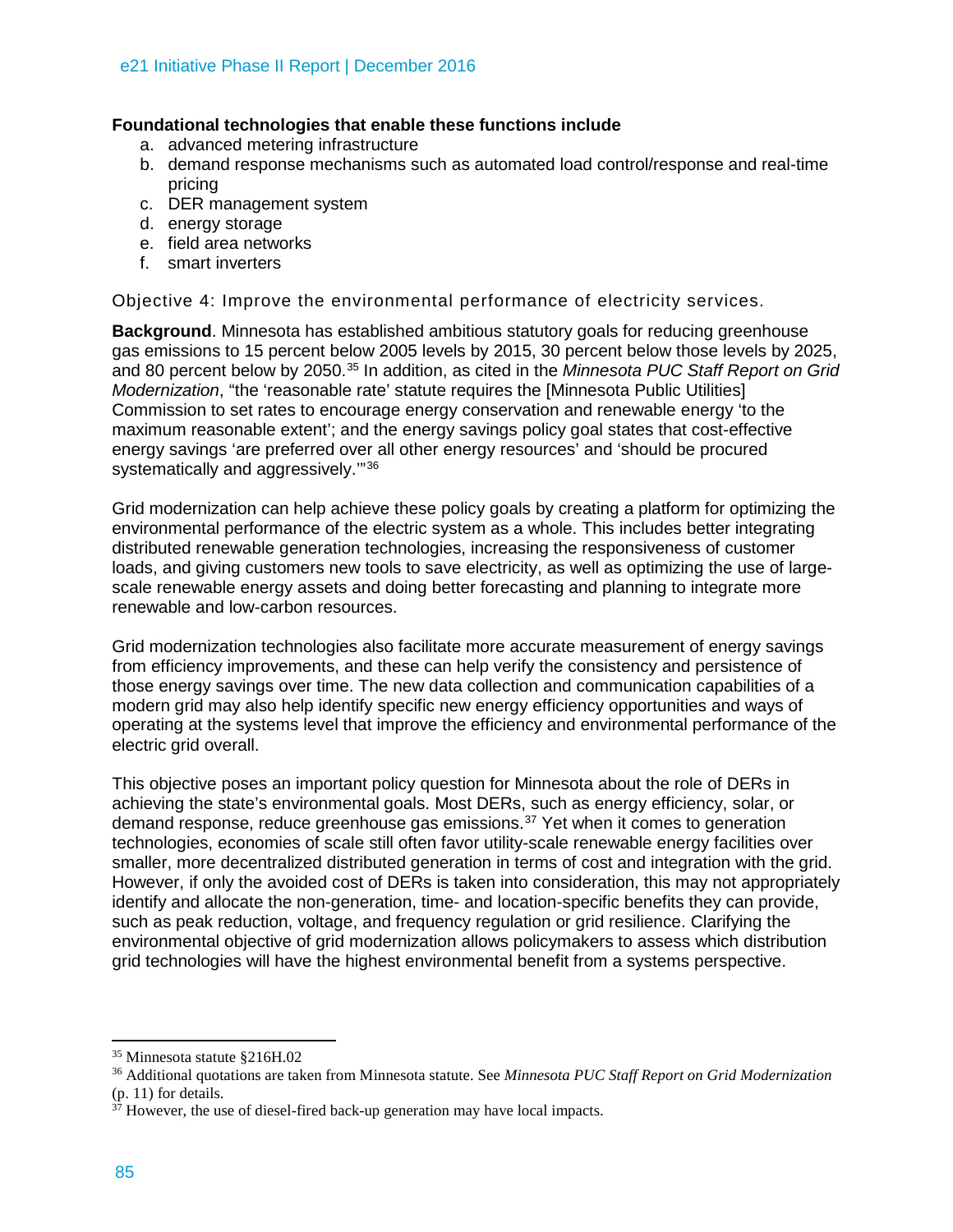Achieving objective 4 is about increasing and optimizing the mix of cost-effective energy efficiency and zero- or low-carbon electricity resources on the electric system, including customer-driven and community-scale DERs. The essence of this objective is for Minnesota's electric system to provide safe, reliable, affordable, and secure electricity service with a declining environmental footprint that, at a minimum, achieves the state's statutory goals.

#### **Key functions that a modern grid must have in order to achieve this objective include**

- a. the ability for loads that are flexible (i.e., loads that don't care when they receive electricity) to take advantage of renewable energy generation by receiving signals telling them when there is excess renewable energy available or, more generically, low market prices. Examples of flexible loads include water heating, electric vehicle charging, large appliances (e.g., refrigeration including defrost), limited scheduling of heating and cooling, and energy storage.
- b. distribution grid operators are able to "see" the distribution-level-connected resources on the system (end-to-end visibility)
- c. dynamic voltage control
- d. load management, including demand response, that reduces overall electricity used or shifts supply to lower-carbon electricity sources
- e. new communications, metering, and control technologies that open up new market segments for intelligent and systems-based energy efficiency
- f. the ability to maximize reliable penetration of renewable distributed generation and accelerate interconnection of those technologies
- g. the ability to monitor and verify the performance of energy saving and renewable production technologies

#### **Foundational technologies that enable these functions include**

- a. advanced metering infrastructure
- b. field area networks
- c. home area networks
- d. model-based control systems
- e. more intelligent energy management systems that better match up renewable generation resources with load

Objective 5: Promote optimized and cost-effective utilization of grid assets.

**Background**. Utilities have planned and operated the electric system to meet the peak demand in any given year and to handle the instantaneous demand of customers—plus a little extra (the reserve margin) to make sure there is always enough electricity available, including when there are unexpected power plant and/or transmission line outages.

This means that most of the time there is significant excess electricity-generating capacity though much of that capacity is composed of peaking units that are not meant to run full time—a bit like building a parking lot big enough to accommodate a few weeks of holiday shopping per year. If peak demand (e.g., when everyone is flipping on their air conditioning in the summer) could be reduced and/or shifted, it would save both utilities and customers money because we could avoid building additional generating capacity to meet that peak demand.

Therefore, objective 5 is about (1) optimizing the alignment between generation and load to better utilize the existing system, and (2) continuing the evolution toward more fully using both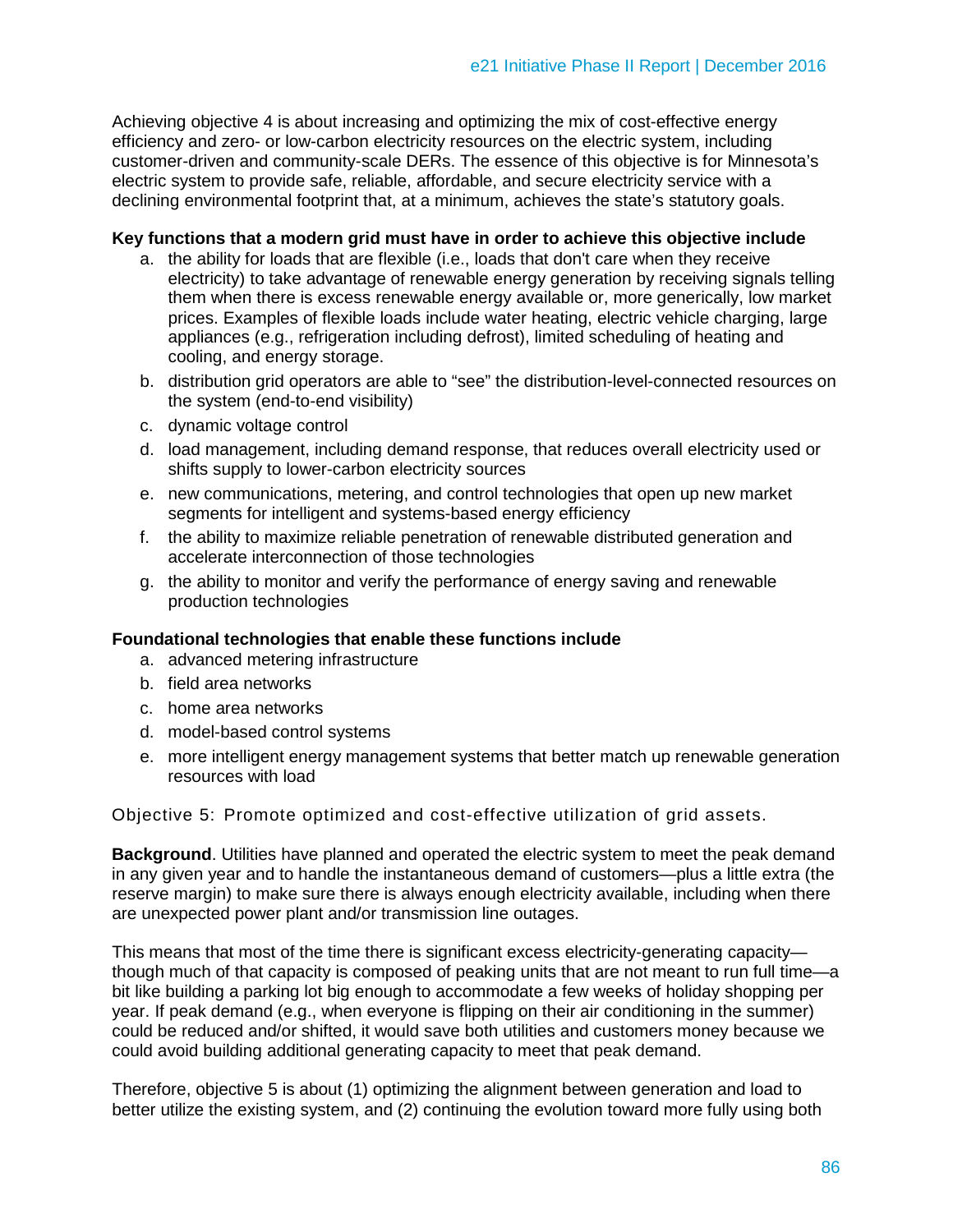customer-driven resources (such as distributed generation, energy storage, and demand response) and the utility's resources to meet demand at any given time. This will improve the electric system's load factor so that power usage is relatively constant (with fewer peaks) and thus help avoid needing to build additional power plants.

Another potentially cost-effective opportunity for meeting customer load is demand response. Traditionally, this involves paying some customers to reduce their electricity use during the most expensive times, for the utility, of peak demand. The simplest form of demand response, particularly from a resource planning perspective, may be to compensate large load customers (>10 megawatts) to reduce their electricity usage during system peaks. Many large customers are interconnected to the transmission grid as opposed to the distribution grid and, therefore, were not the focus of e21's phase II deliberations. Another form of demand response with a similar outcome would be for many smaller customers to aggregate their load, but this may require changes in rules or regulations in Minnesota to allow for load aggregation that, for example, could be bid into MISO.<sup>38</sup> Implementing either kind of demand response could reduce greenhouse gas emissions and minimize the costs of the system for everyone by meeting peak demand via conservation rather than generation of more coal- or natural gas-fueled electricity.

Demand response, however, is not limited only to peak-time reductions in electricity use. As demand response becomes even more integrated into utility operations,<sup>[39](#page-18-1)</sup> it can serve a wide variety of other uses, including automatically *increasing* consumption if there is excess renewable electricity available. Certain kinds of commercial and industrial loads, for example, may be well suited to particular renewable generation (e.g., nighttime operations when wind generation is high). It is worth noting that Minnesota already leads the nation in load management, with many utilities having had significant load management for 30 or 40 years, and some since the 1950s.

In addition to avoiding the building of underused or unneeded power plants, Minnesota has an opportunity to further right-size its electric distribution system. Doing so could avoid costly system upgrades and reduce system losses,<sup>[40](#page-18-2)</sup> as generating and moving electricity inevitably

<span id="page-18-0"></span><sup>&</sup>lt;sup>38</sup> Minnesota Public Utilities Commission Docket No. E-999/CI-09-1449, "In the Matter of an Investigation of Whether the Commission Should Take Action on Demand Response Bid Directly into the MISO Markets by Aggregators of Retail Customers Under FERC Orders 719 and 719-A" (April 16, 2013); Minnesota Public Utilities Commission Docket No. E-999/CI-09-1449, "Order Accepting Filings, Requiring Expanded Cost-Effective Demand Response Investments, and Soliciting Further Comments" (August 31, 2012).

<span id="page-18-1"></span><sup>39</sup> This discussion is largely limited to utility demand response programs. As identified in the *Minnesota PUC Staff Report on Grid Modernization*, the potential role of third-party demand response providers may also enable greater demand response potential. Although Minnesota PUC policy currently prohibits third-party demand response providers, stakeholders in the Minnesota PUC grid modernization proceeding noted that it may be time to reconsider that decision.

<span id="page-18-2"></span><sup>40</sup> See the following presentations at the Minnesota PUC Grid Modernization Meeting, October 30, 2015 [\(https://www.edockets.state.mn.us/EFiling/edockets/searchDocuments.do?method=showPoup&documentId={F3961](https://www.edockets.state.mn.us/EFiling/edockets/searchDocuments.do?method=showPoup&documentId=%7bF39616C8-E8F7-4F4C-B704-80D9C84B7101%7d&documentTitle=201510-115146-01) [6C8-E8F7-4F4C-B704-80D9C84B7101}&documentTitle=201510-115146-01\)](https://www.edockets.state.mn.us/EFiling/edockets/searchDocuments.do?method=showPoup&documentId=%7bF39616C8-E8F7-4F4C-B704-80D9C84B7101%7d&documentTitle=201510-115146-01): Chris Neme and Rich Sedano,

<sup>&</sup>quot;U.S. Experience with Efficiency as a Transmission and Distribution System Resource" (Hinesburg, VT: Energy Futures Group; Montpelier, VT: Regulatory Assistance Project; 2012)[, http://www.raponline.org/wp-](http://www.raponline.org/wp-content/uploads/2016/05/rap-neme-efficiencyasatanddresource-2012-feb-14.pdf)

[content/uploads/2016/05/rap-neme-efficiencyasatanddresource-2012-feb-14.pdf;](http://www.raponline.org/wp-content/uploads/2016/05/rap-neme-efficiencyasatanddresource-2012-feb-14.pdf) Damian Sciano, "Reforming the Energy Vision and its Implications for Distribution System Planning" (ConEd presentation on Brooklyn-Queens Demand Management Program, 2015); and Jeff Smith, "An Integrated Approach to Distribution Planning" (Electric Power Research Institute presentation on the Tennessee Valley Authority and other projects, 2015). Further examples are listed in GreenTech Media, "Demand-Side Resources Can Be Cheaper than Large Infrastructure Upgrades" (2014), [http://www.greentechmedia.com/articles/read/distributed-resources-gain-traction-to-avoid-grid](http://www.greentechmedia.com/articles/read/distributed-resources-gain-traction-to-avoid-grid-upgrades)[upgrades.](http://www.greentechmedia.com/articles/read/distributed-resources-gain-traction-to-avoid-grid-upgrades)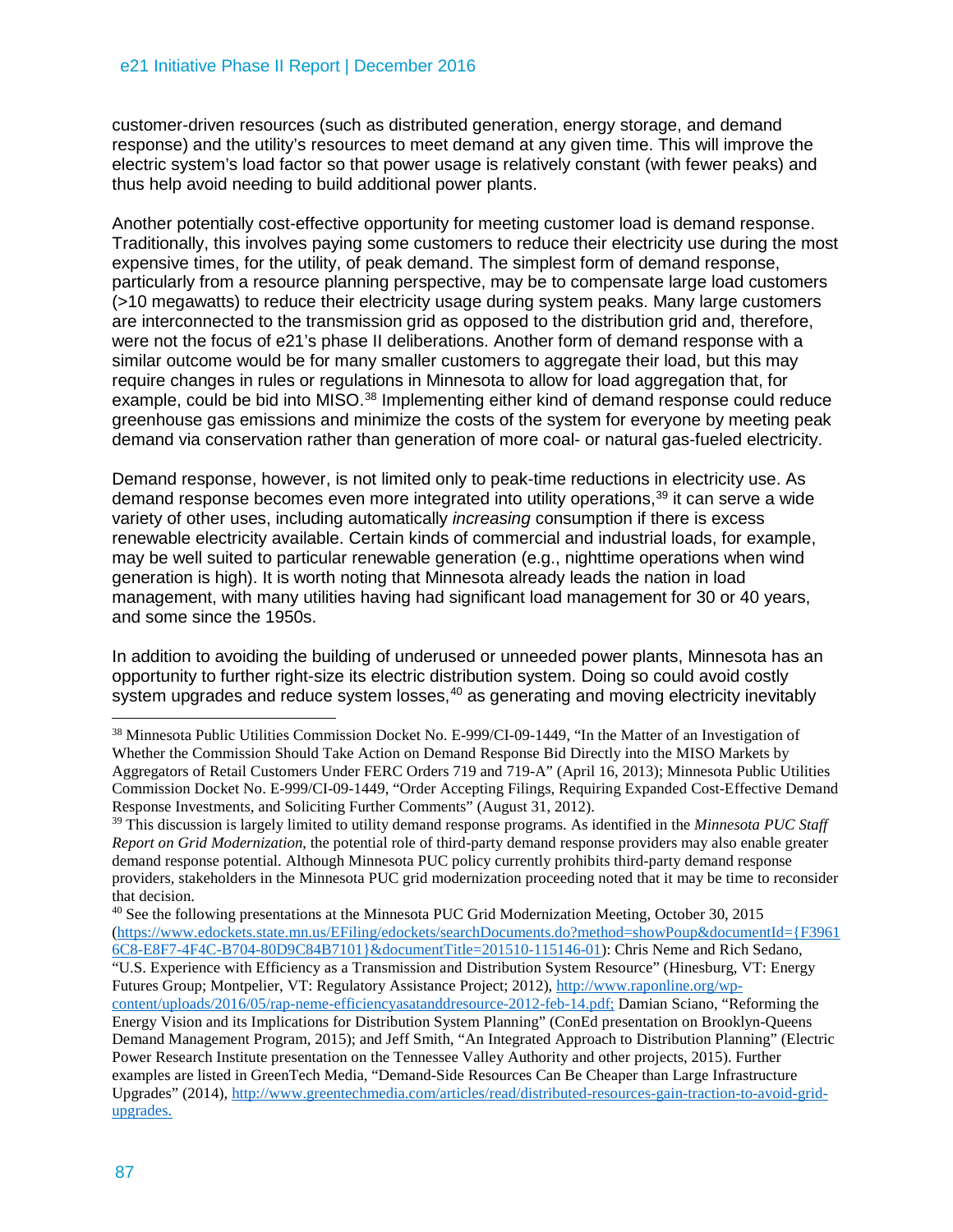means some losses at each transition step, given the laws of physics. Building only as much distribution infrastructure as necessary, and in the right places, will save everyone money and make the system work most reliably. This is why it is so important to understand where DERs are most beneficial on the distribution system and encourage them—through price signals—to locate there.

Finally, while outside the scope of this white paper, achieving objective 5 will likely require some form of time-variant pricing that gives customers accurate information about the cost of using electricity at any given time of day. Electricity is one of the few products that consumers use without knowing the price at the time of use. If applied fairly and with some advance notice, time-of-use rates can optimize the alignment between generation and load to better utilize the existing system, shift electricity use to less expensive times of the day, and avoid the need for new power plants.

#### **Key functions that a modern grid must have in order to achieve this objective include**

- a. the ability to optimize the alignment between generation and load using rates and technologies that can reduce the costs of the system for everyone
- b. the ability to effectively forecast DERs at the distribution level

#### **Foundational technologies that enable these functions include**

- a. advanced metering infrastructure
- b. dynamic voltage/VAR control
- c. more intelligent energy management systems that better match up renewable generation resources with load
- d. the labor and big data tools (meter data management) with which to analyze the huge amounts of data utilities have—and will have more of) —in order to find ways to optimize the system (e.g., loss analysis on a feeder)

## **Evolving the Planning of the Electricity Distribution Grid to Meet these Objectives**

Achieving the five grid modernization objectives outlined above will require comprehensive, coordinated, and transparent scenario-based distribution system planning. Utilities are already taking steps to plan for a more decentralized electric system. Cost-effectively modernizing Minnesota's electric grid will require additional changes to the way utilities plan for the expected growth in DERs. This planning approach will need to include the following:

- a. proactive, scenario-based, probabilistic distribution engineering analysis that is better able to anticipate the inherently hard-to-predict location, size, and operational characteristics of a wide range of DERs
- b. DER interconnection studies with new criteria, including hosting capacity and locational value
- c. DER hosting capacity analysis
- d. DER locational value analysis
- e. integrated transmission and distribution planning so that both ends of the system understand the implications of DER penetration on the distribution grid

While scenario-based planning would be new for the distribution system, planners have long used it to plan a transmission system capable of serving the most probable future conditions. Transmission planning today is done by considering a number of highly likely system states. Since there is a potentially limitless number of such system states, transmission planners chose "bookends" to reasonably limit the study scope and identify the most important factors to plan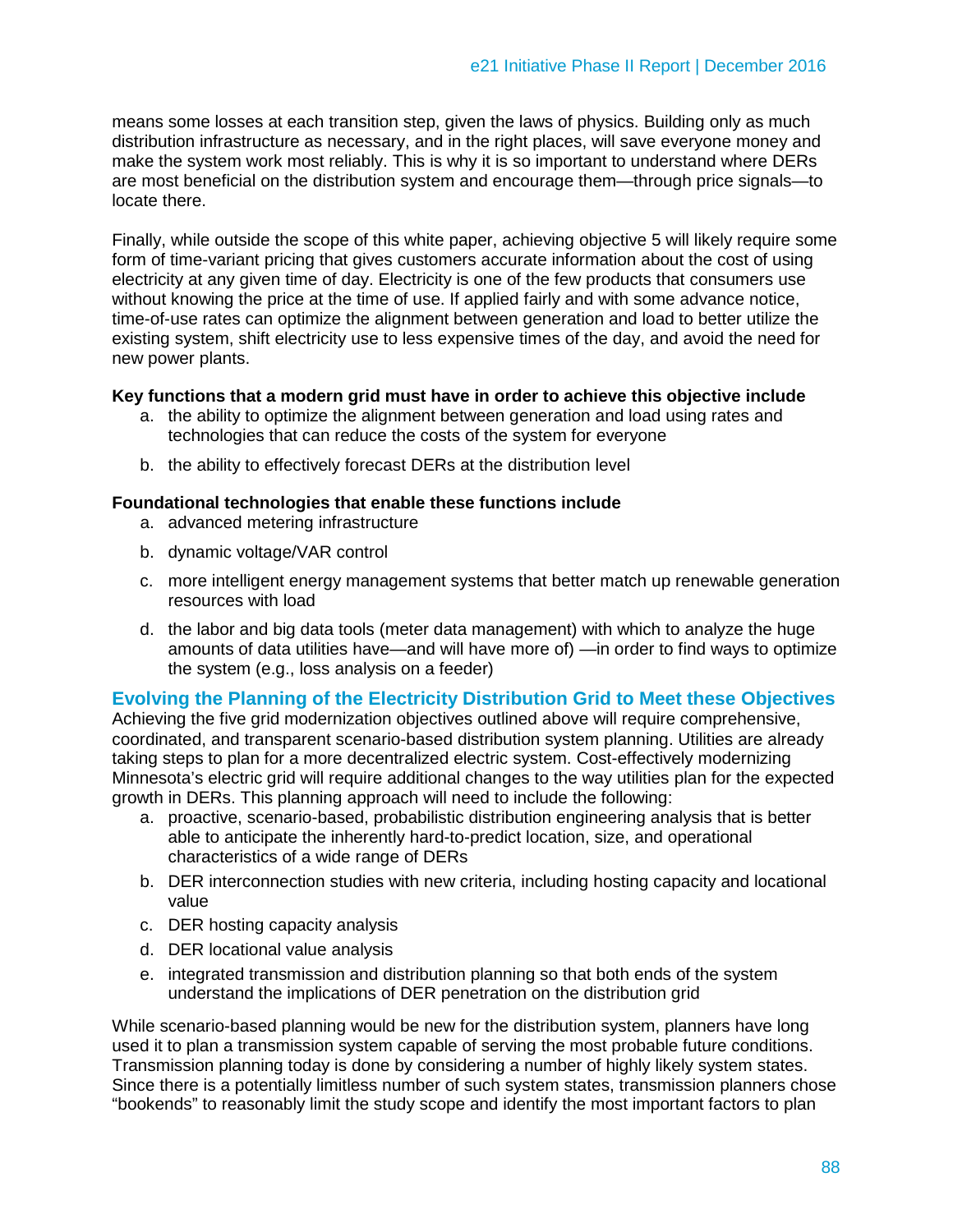around, and this approach could be adopted for the distribution system as well. That said, there are important differences in the nature of transmission and distribution systems, including the fact that individual distribution systems can be quite different from one another, potentially making the establishment of the bookends of a distribution system somewhat more challenging. Nevertheless, a scenario-based approach to planning may offer the best hope of accommodating the inherently unpredictable growth of DERs.

It's also important to note that the evolution of distribution planning cannot just be about changes in the behavior of utilities. New protocols must also stipulate how all actors on the system will need to behave differently as more DERs connect to the distribution grid. For example, DERs interconnecting to the distribution grid will need to have new responsibilities for ensuring that the operation of their DER contributes to a reliable, affordable, economically efficient system for ratepayers, and regulators will need to clearly establish what those responsibilities are, as conditions of interconnection to the grid.

To speed learning and knowledge transfer it would be valuable to establish a regular opportunity for utilities to share their DER integration experiences with one another and with other stakeholders. This could be part of the annual/biennial systems planning workshop proposed in the *e21 Integrated Systems Planning White Paper*. While utilities are often required to sign nondisclosure agreements with DER providers to protect proprietary information, having a regular forum for exchanging experiences and lessons learned could enable regulators, utilities, intervenors, and other interested parties to develop a shared understanding of the opportunities and challenges that grid modernization presents.

## **Key functions that a modern grid must have to achieve this evolution toward modernization include**

- a. an updated distribution planning process that anticipates and accounts for rapid changes on the distribution system, not all of which are controllable by the utility (e.g., where on the system DERs are deployed)
- b. a comprehensive, scenario-driven, multi-stakeholder process that standardizes data and methodologies to address locational benefits and costs of DERs (this will require the development of standard scenarios as we have for the transmission system)
- c. a thorough assessment of DER hosting capacity by substation, perhaps down to the individual feeder (understanding what the true load is behind the meter and for each feeder)
- d. better forecasting of DERs, including
	- o distributed generation—location, quantity, and dependability
	- o storage—power and electricity availability, and ancillary services
	- o demand response—load control availability
	- o conservation and time-shifting
	- o adoption and impacts of electric vehicles
	- o moving from peak-only forecasting to 24/7 forecasting
- e. clarity on the value of various DERs and how to compensate them, as well as ways to encourage them to locate on the grid where they are most beneficial to the system as a whole
- f. ways of calculating the optimal investment in both wires and non-wires options for meeting system needs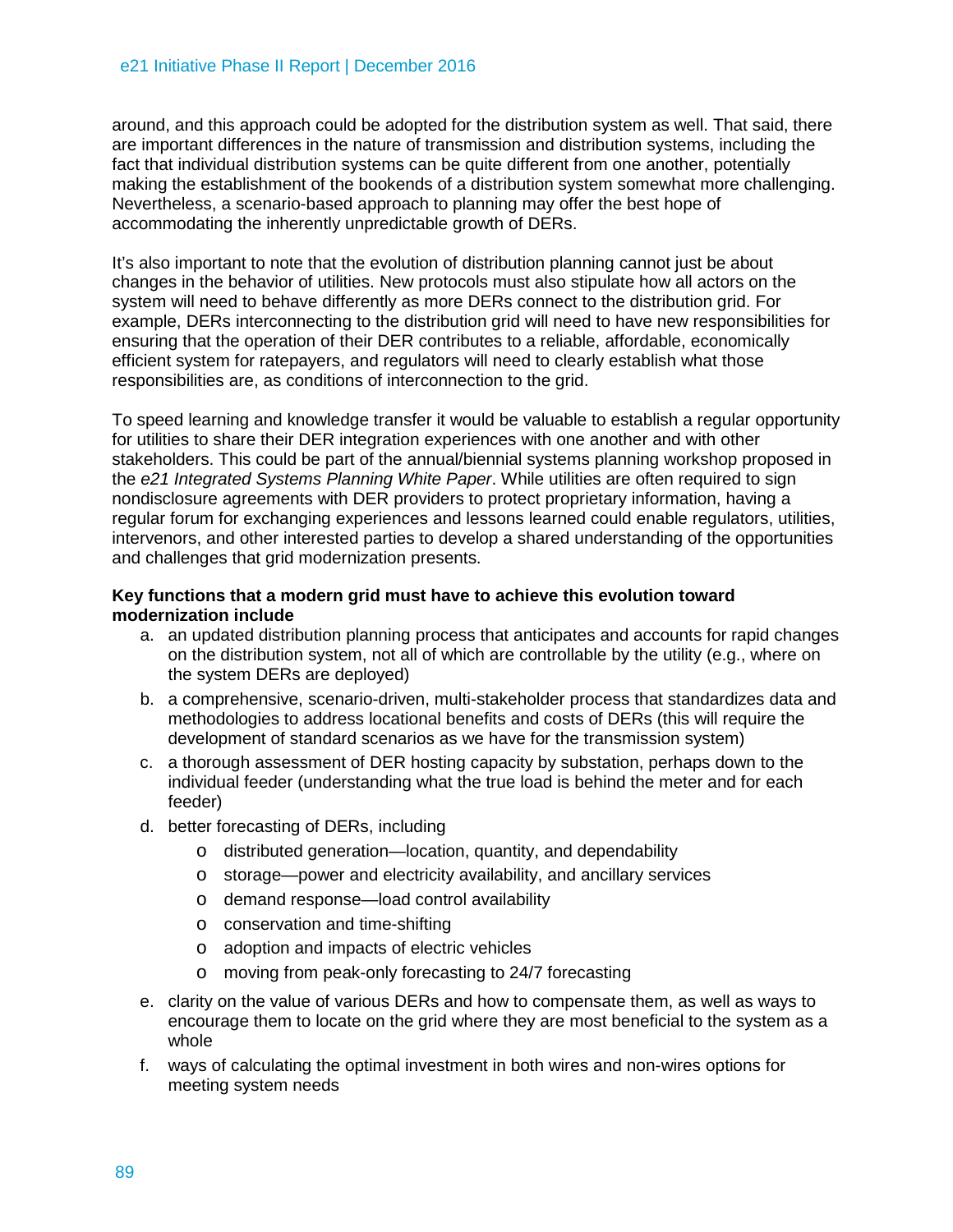g. decisions on whether and how DERs will participate in wholesale markets and resource adequacy

## **Foundational technologies that enable these functions include**

- a. planning tools and an agreed-upon planning process that takes into account all the functions outlined in this white paper
- b. intelligent tools to increase hosting capacity
- c. accepted industry practices for identifying hosting capacity and interconnection requirements (as they currently differ considerably by utility)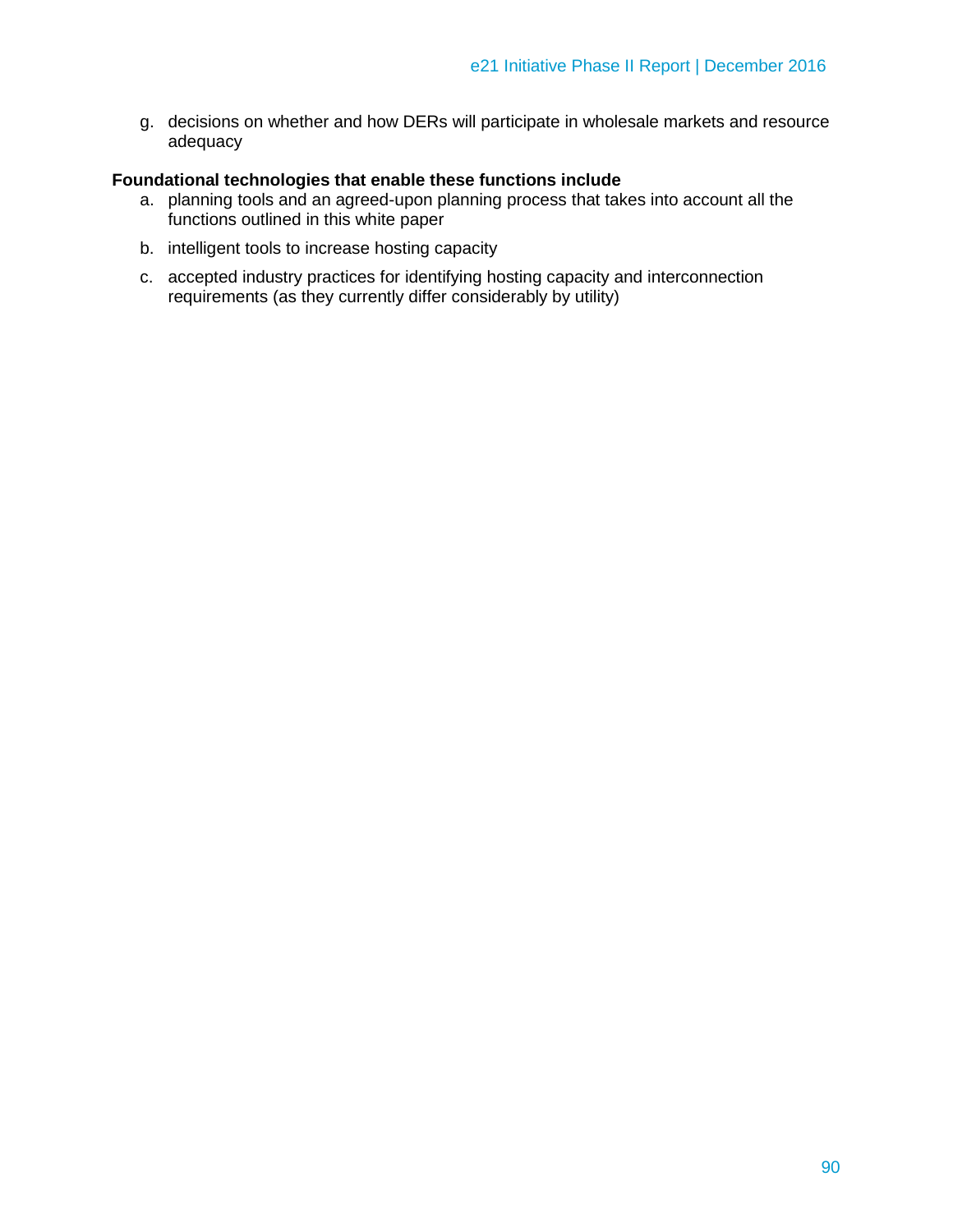# **Section III: Recommendations**

As evidenced by this white paper, grid modernization is a sprawling and complex topic. To help manage this complexity, we have organized our recommendations into three categories: planning, customer services and engagement, and operations of the physical system.

# Planning

- A. **The Minnesota PUC should provide guidance for utilities on developing standard information sets and platforms for the sharing of hosting capacity.[41](#page-22-0)** We ask the Minnesota PUC to issue guidance on providing this information via the web (balanced with security concerns) and determining how frequently the information should be updated (balancing cost and value, as more static systems may require less frequent analysis). We recommend that the more detailed hosting capacity information, beyond that which is available through the publicly available methods, be provided through the interconnection process.
- B. **The Minnesota PUC should review and update Minnesota's interconnection standards[42](#page-22-1) and processes to make the interconnection process more predictable, transparent, timely, and consistent**. As noted by PUC staff in their March 2016 grid modernization report, considerable work has been done on best practices for interconnection of distributed generation upon which to build an updated interconnection approach in Minnesota.[43](#page-22-2)
- C. **Distribution planners should employ scenario-based planning, where beneficial, to plan for and manage the inherent uncertainty of the size, scale, and location of DERs on the distribution system**. In addition to the current set of considerations, distribution planning scenarios should include the implications and opportunities of location-specific siting and operation of DERs (such as electric vehicles, energy storage, distributed generation, demand response, and others). Planning for the addition of DERs on some distribution systems will require moving from peak-only forecasting to detailed forecasting potentially hourly—to model the net load characteristics on the different parts of a feeder. The Minnesota PUC should require utilities to develop or acquire appropriate tools and processes to enable such planning.[44](#page-22-3)

# Customer Services and Engagement

D. **The Minnesota PUC should use a multi-interest stakeholder process to determine the services and benefits that DERs receive from the grid and can provide (including environmental benefits) to meet the electric grid's needs, recognizing that the** 

<span id="page-22-0"></span><sup>&</sup>lt;sup>41</sup> Among the issues for consideration is how best to allocate hosting capacity among DER providers in a transparent way.

<span id="page-22-1"></span><sup>&</sup>lt;sup>42</sup> Minnesota Public Utilities Commission Docket No. E-999/CI-16-521, "In the Matter of Updating the Generic Standards for the Interconnection and Operation of Distributed Generation Facilities Established under Minn. Stat. §216B.1611" (June 21, 2016).

<span id="page-22-2"></span><sup>&</sup>lt;sup>43</sup> See reports by the Interstate Renewable Energy Council and the Electric Power Research Institute, as well as the Federal Energy Regulatory Commission's small generator interconnection process.

<span id="page-22-3"></span><sup>&</sup>lt;sup>44</sup> Since scenario planning requires the use of sensitive information, the PUC will need to decide which types of information should be made available to the public and which should remain non-public.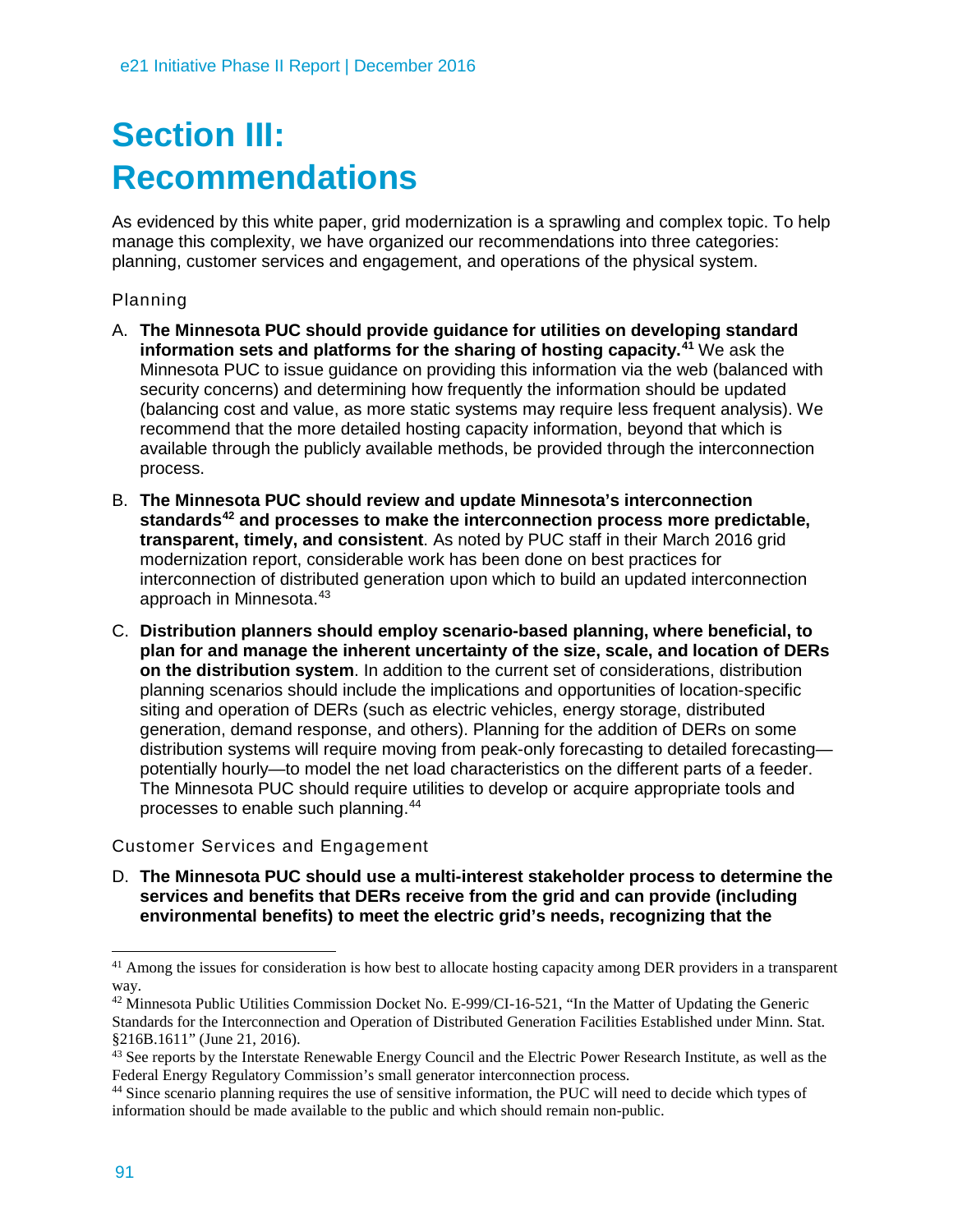**services and benefits will differ by DER type, location on the grid, and time of day**. This is a prerequisite to assigning value to the grid services that DERs may provide to the grid and to grid services that DER providers benefit from by virtue of being connected to it. Developing a clearer and fuller understanding of the types of services and values DERs can provide will enable the grid operator to extract greater benefits from DERs and potentially mitigate increased costs to the distribution grid. Clarity on the services and values DERs can provide will allow the grid operator to better optimize the system's operation and design and plan future upgrades to the distribution grid.

- E. **Utilities should establish price signals and payment options that direct DERs to optimal locations on the grid and that provide customers signals for optimal times of electricity use.** The goal should be to strike a balance among objectives that are inherently in tension, including economic efficiency, reliability, simplicity, and fairness.
- F. **Utilities should provide customers with convenient and timely access to as much of their own data as possible, in a consistent format, to enable them to make informed decisions about the timing and amount of their electricity use.**
- G. **The Minnesota PUC should take steps it deems necessary to make sure that utilities implement best practices in all areas of cybersecurity to ensure the availability and confidentiality of information, and the integrity and security of the system**.
- H. **The Minnesota PUC should allow utilities to establish a specific budget to conduct research and development, rather than relying solely on pilot programs to innovate.** As noted in the PUC staff paper on grid modernization:

With the changes anticipated for the grid over the next decade, and the general pace of utility investment decisions (including rate cases), it may be challenging for the distribution utility to keep abreast of the fast turnaround time of the market. Allowing the utilities the opportunity to trial technologies and prove the benefits may be more useful than relying solely on utilities to show that certain investments are cost-effective from day one. The grid, available technologies, and customer expectations are changing rapidly, but keeping the utilities stuck in an existing regulatory program puts the utility in an untenable situation of being unable to effectively respond to these changes. Allowing the utilities to utilize some amount of funds to trial these new technologies will help the utility and the state to pro-actively test out the abilities, costs, and benefits of these new technologies at the start.[45](#page-23-0)

Minnesota's Statewide Conservation Applied Research and Development (CARD) grant program is a useful example of how research and development can identify new markets, technologies, and savings. Approving a specific research and development budget for some level of experimentation would fit well with the outcome-focus of multi-year rate plans.

## **Operations**

I. **The Minnesota PUC should ask utilities to adopt cost-effective voltage and voltampere reactive optimization appropriate for each utility's system** (often called volt-VAR optimization, or VVO). Volt-VAR optimization is an energy efficiency measure that can lower electricity use without any change in customer behavior. Volt-VAR optimization

<span id="page-23-0"></span> $\overline{a}$ <sup>45</sup> *Minnesota PUC Staff Report on Grid Modernization.*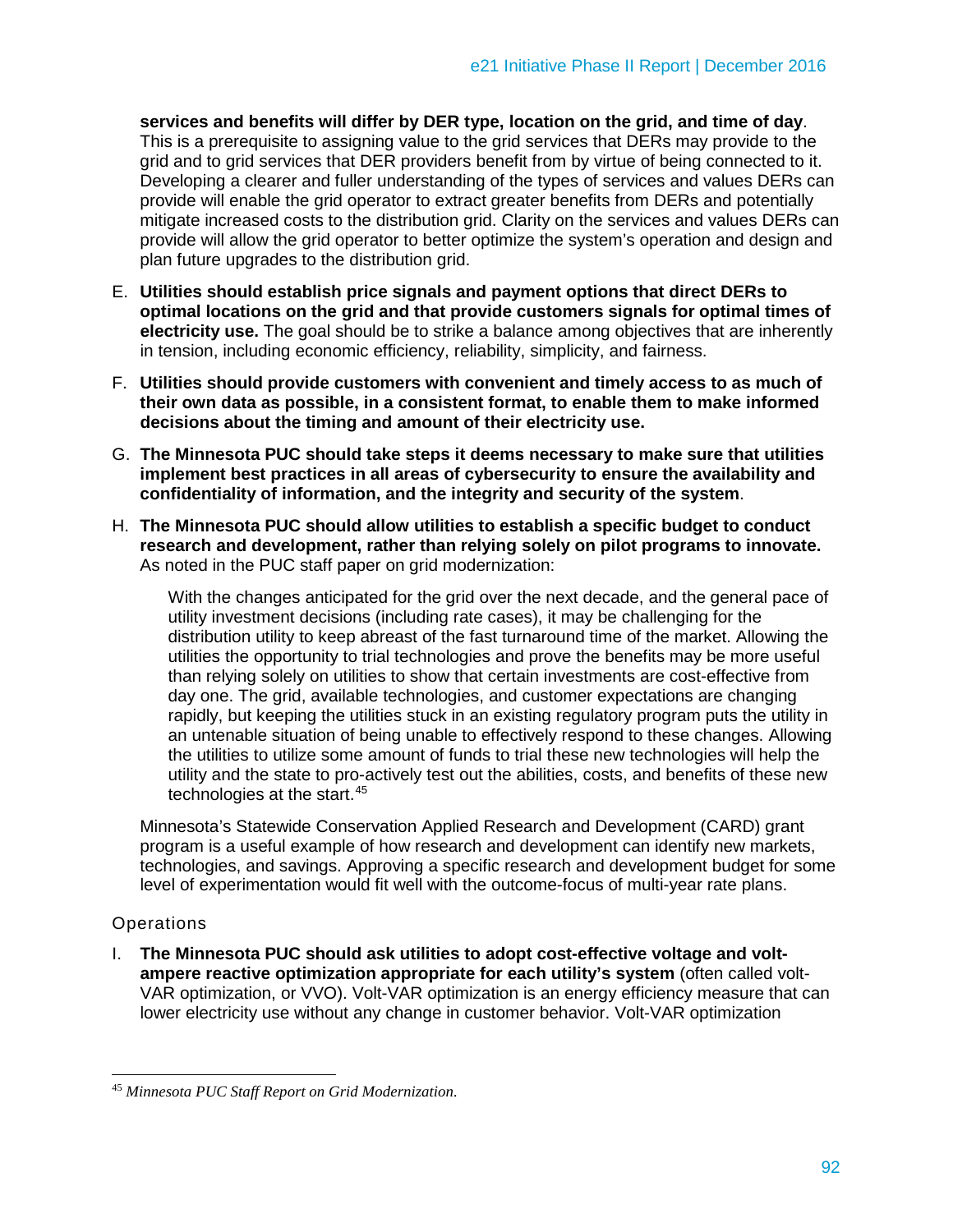technologies offer more precise voltage regulation and more efficient power flow than used to be possible or practical.[46](#page-24-0)

- J. **Utilities should draw on the existing body of regulation and experience to develop a strategy to utilize smart inverters.[47](#page-24-1)** Smart inverters and new high-speed voltageregulating systems can continuously monitor and quickly respond to voltage deviations, allowing the effective management of inherently variable DERs and contribute to system stability.
- K. **The Minnesota PUC should establish procedures and tariffs for how and when a distribution grid operator may dispatch and curtail DERs to enable the near real-time matching of generation and load using both supply-side and demand-side resources.**  This would include how aggregated demand response will be accomplished and dispatched. The goal should be reliable operation of the distribution system and economically efficient dispatch of DERs for the benefit of all customers.
- L. **The Minnesota PUC should enable utilities to implement appropriate and costeffective enabling technologies that are prerequisites to achieving grid modernization objectives**. Such systems may include supervisory control and data acquisition (SCADA); advanced metering infrastructure; high-speed and high-capacity communication systems to collect, sensor, and send metering data from the field and communicate control actions to DERs; planning tools; and advanced distribution management systems that use real-time modeling to allow grid operators to effectively manage the dynamic operating conditions that the integration of DERs will create.
- M. **The Minnesota PUC should ensure the use of national standards necessary for effective integration of DERs and interoperability of the grid's communication systems**. These standards include interoperability standards to ensure that devices connected to distribution systems can talk to one another; advanced inverter operational standards; control center-to-control center communication protocols; and utility-to-home area network communication standards. Common standards can reduce total costs and facilitate cybersecurity across the electric system while allowing utilities to implement technologies at different paces based on the technologies' particular characteristics.
- **N. Utilities should use digital and automated communication and monitoring technologies to more accurately evaluate the environmental impact and effectiveness of efficiency and clean energy programs**.

 $\overline{a}$ <sup>46</sup> *Minnesota PUC Staff Report on Grid Modernization*, 24–25.

<span id="page-24-1"></span><span id="page-24-0"></span><sup>&</sup>lt;sup>47</sup> For certain types of electricity generation, such as solar photovoltaics, that produce direct current, inverters change it to alternating current to allow the electricity to travel over the distribution grid. Smart inverters have bidirectional communications capability and are able to provide the grid with other ancillary services such as volt-VAR support and islanding. According to the Electric Power Research Institute, smart inverters can double the amount of DER that can be reliably integrated onto the grid, depending on the location; see *Minnesota PUC Staff Report on Grid Modernization*, 17.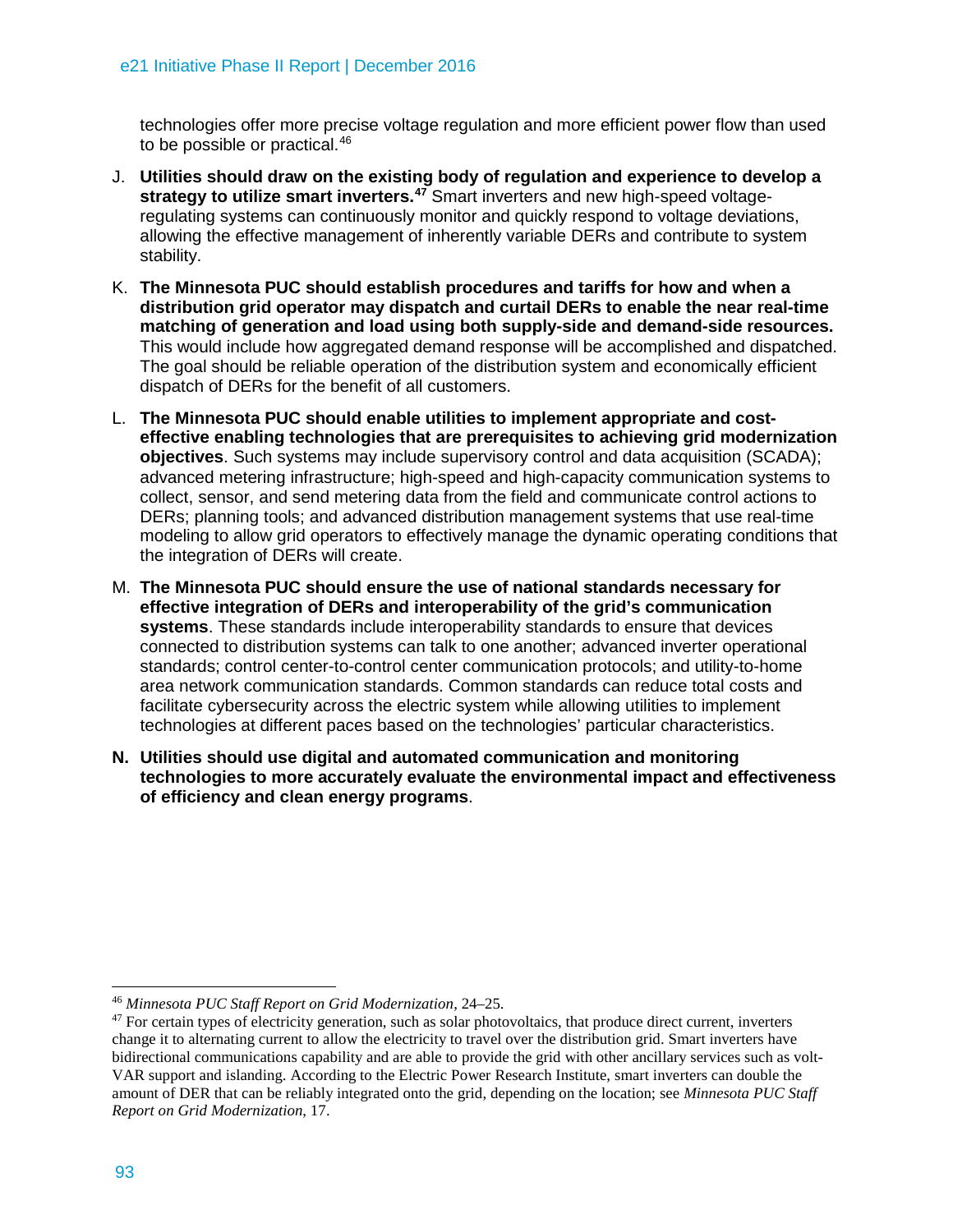# **Section IV: Conclusion and Next Steps**

The Minnesota PUC has launched a process to explore grid modernization in Minnesota, in part inspired by the early work of the e21 Initiative and its diverse stakeholders. With this white paper and the initiative's ongoing work, e21 aspires to complement—and continue to inform—that PUC process.

To date, the Minnesota PUC has held a series of grid modernization workshops to answer some key questions, including:

- a. What objectives and principles should guide grid modernization in Minnesota and an integrated distribution planning process?
- b. What pathways, both procedural and substantive, are necessary for the PUC to take?
- c. What are the benefits and costs that could result from grid modernization? Are there regulatory steps the PUC should take to balance the costs and benefits for the public interest?
- d. What specific regulatory barriers exist for utilities, customers, or other participants?

In March 2016, PUC staff issued a report summarizing feedback from these workshops and comments submitted from a wide range of interests. The report proposed that the PUC take the following three-phased approach to addressing grid modernization:

- Phase 1 Adopt a definition, principles, and objectives for grid modernization
- Phase 2 Prioritize potential action items
- Phase 3 Adopt a long-term vision for grid modernization

On March 29, 2016, Minnesota PUC staff presented their grid modernization report to the Commission, after which the commissioners adopted the report's recommended working definition and principles for grid modernization and generally accepted the staff report as a helpful foundation for its on-going work on the topic. **The Commission also agreed to**:

- a. **Organize and host additional stakeholder engagement and comment opportunities in the fall of 2016 to foster a distribution-grid planning framework and process well-tailored to Minnesota.**
- b. **Draw on outside technical expertise and best practices to inform Minnesota's approach to grid modernization and distribution grid planning**. For example, thanks to Minnesota's early leadership on regulatory reform, at the request of the MN PUC the U.S. Department of Energy contracted with ICF International to prepare a report on how Minnesota might conduct integrated distribution planning<sup>[48](#page-25-0)</sup>. The Department of Energy views Minnesota as being enough like many other states that what we learn here can be useful to those similar states. Minnesota also has commitments from Lawrence Berkeley National Laboratory to help inform a distribution planning process in Minnesota (the

<span id="page-25-0"></span> $\overline{a}$ <sup>48</sup> ICF International. *Integrated Distribution Planning*. Prepared for the Minnesota Public Utilities Commission. August 2016.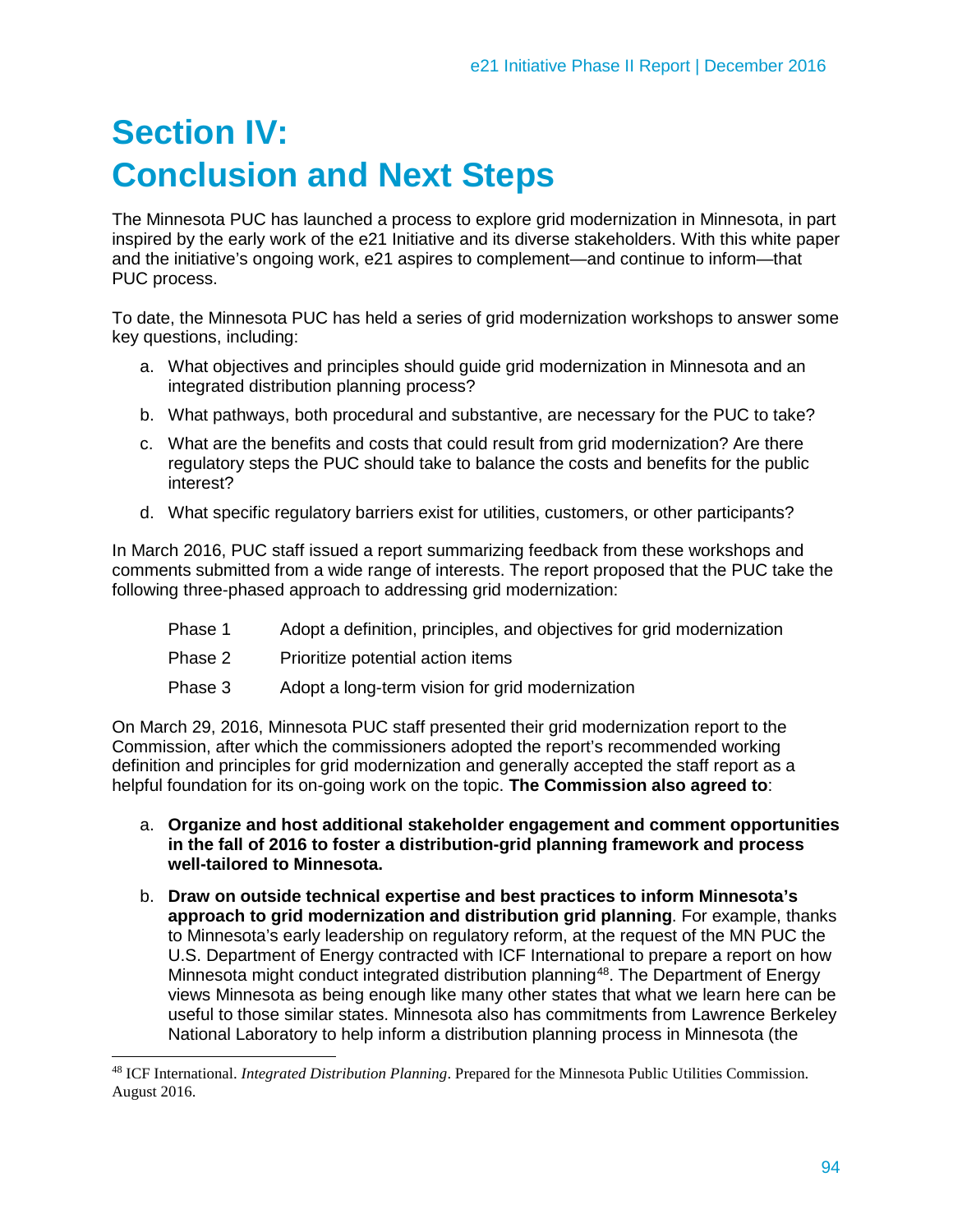laboratory has produced a Future Electric Utility Regulation Series of white papers, and Minnesota Public Utilities Commissioner Nancy Lange serves on the series' advisory  $q$ roup). $49$ 

c. **Issue a guidance document on distribution planning in 2017**. This guidance document will not necessarily be a commitment to rule-making or other formal action, but should be helpful in clarifying Minnesota's grid modernization approach.

As an ongoing multi-interest learning and sharing platform, the e21 Initiative would like to continue supporting the Minnesota PUC's grid modernization efforts, and toward that end e21 proposes to

- a. identify opportunities in upcoming dockets to begin to address foundational and noregrets actions
- b. take up issues that PUC technical workshops won't be well equipped to foster an ongoing conversation about and feed the results back into the PUC process
- c. take up issues just beyond the PUC's current focus with the aim of offering definition and depth on topics likely to be next up for consideration (this will obviously require close coordination and communication with the PUC and regulatory staff)

<span id="page-26-0"></span> $\overline{a}$ <sup>49</sup> <https://emp.lbl.gov/future-electric-utility-regulation-series>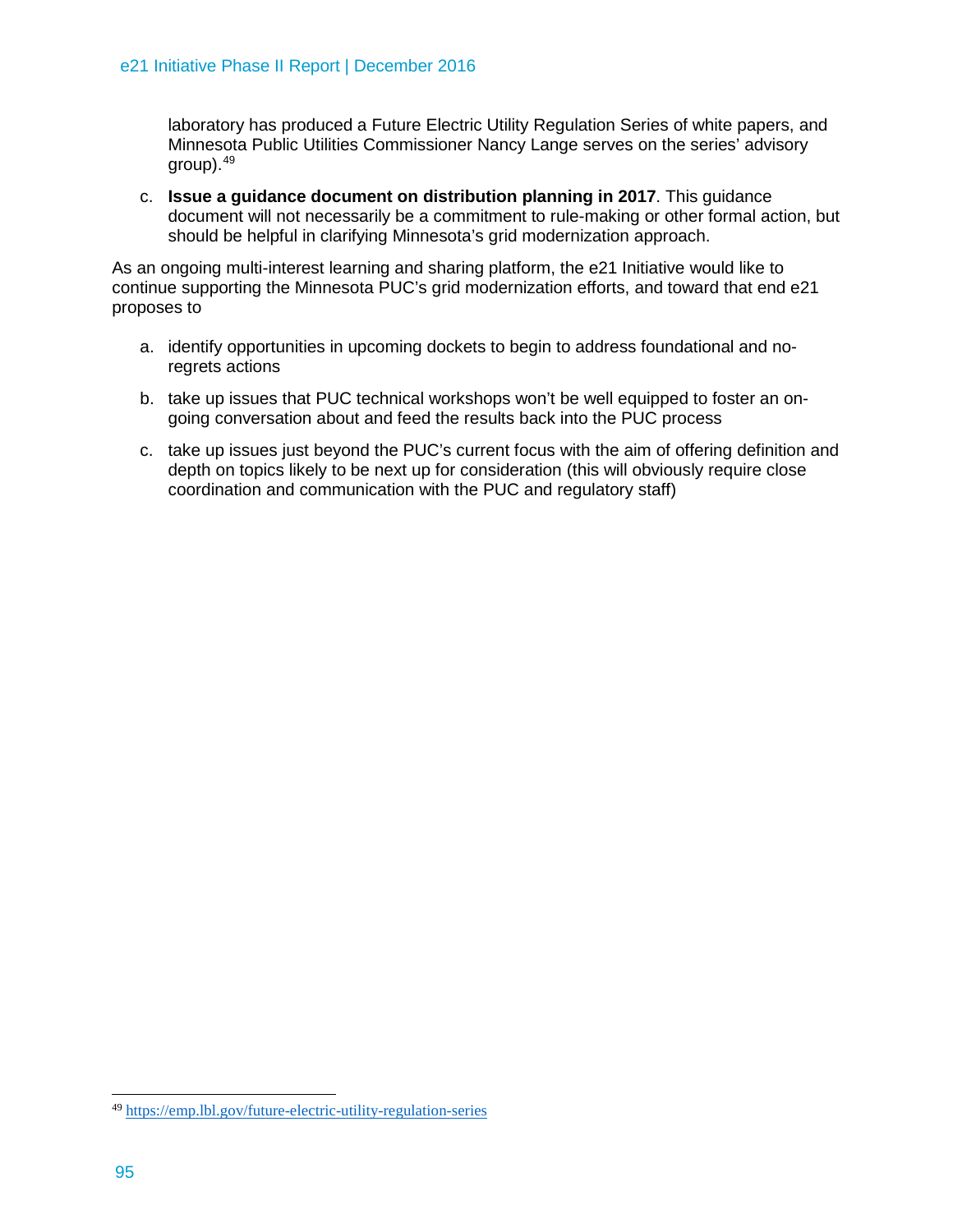# **Appendix A: Principles for Modernizing the U.S. Electric Grid**

*As listed in the U.S. Department of Energy Quadrennial Energy Review*, April 2015

- 1. **The future grid should encourage and enable energy efficiency and demand response to cost-effectively displace new and existing electric supply infrastructure, whether centralized or distributed**. The policies, financial tools, and pricing signals that enable customers to save money and energy while enhancing economic growth should be preserved and strengthened as business models evolve.
- 2. **The future grid should provide balanced support for both decentralized power sources and the central grid**. As the costs of decentralized power sources and storage continue to fall, there will be increased opportunities for end users to partially or completely supply their own electricity. At the same time, the vast majority of American homes and businesses will continue to rely on the power grid for some or all of their electricity. It is essential, then, that investment in both centralized and decentralized systems occur in a balanced manner, preserving high-quality service for all Americans while simultaneously enabling new options and services that may reduce energy costs or climate impacts. Similarly, access to renewable energy, energy efficiency improvements, and new energyrelated services should not be limited to isolated customer groups, but rather become an integral part of the universal service that both decentralized and centralized grid customers enjoy.
- 3. **In the future grid, new business and regulatory models must respect the great regional diversity in power systems across the United States, as well as the critical roles played by state, local, tribal, and regional authorities, including state public service commissions and regional grid operators.** The drivers of change in the power system cut across the traditional boundaries of state and federal regulation and thereby introduce new challenges in designing and overseeing new business and regulatory models. An unprecedented amount of consultation and collaboration will be necessary to ensure that national objectives are met alongside complementary state policies in power systems that are inherently regional in their scope and technology.
- 4. **Planning for the future grid must recognize the importance of the transmission and distribution systems in linking central station generation—which will remain an essential part of the U.S. energy supply for many years to come—to electricity customers.** Transmission and generation both benefit from joint, coordinated planning. Transmission can allow distant generation—where there may be excess capacity—to supplement local supply and avoid the need to build new plants. New generation sometimes requires new transmission, especially remotely sited renewables or new nuclear plants. Utility and regional transmission organization planning processes and tools should continue to evolve to evaluate transmission, generation (both central and distributed), and demandside resources holistically.
- 5. **Finally, the careful combination of markets, pricing, and regulation will undoubtedly be necessary in all business and regulatory models of the future grid.** While the precise nature and scope of the market structures in the future grid may vary considerably, there is little doubt that markets in one form or another will be an important means of providing access to new technologies and services. Even in settings where prices are regulated, novel approaches can allow beneficial new pricing and service structures.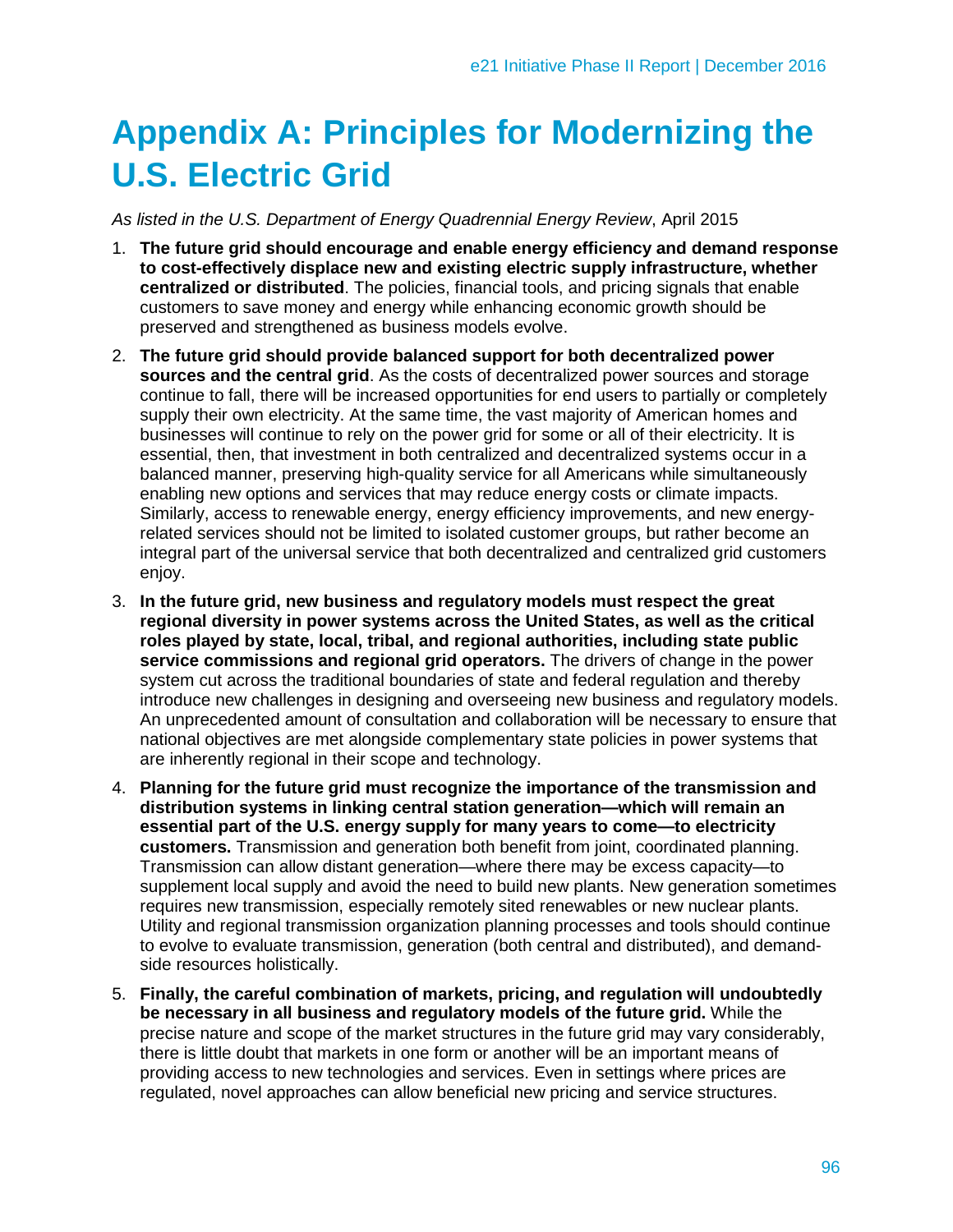Moreover, both new and traditional financing options provided by capital markets will be an important element in the future industry landscape.